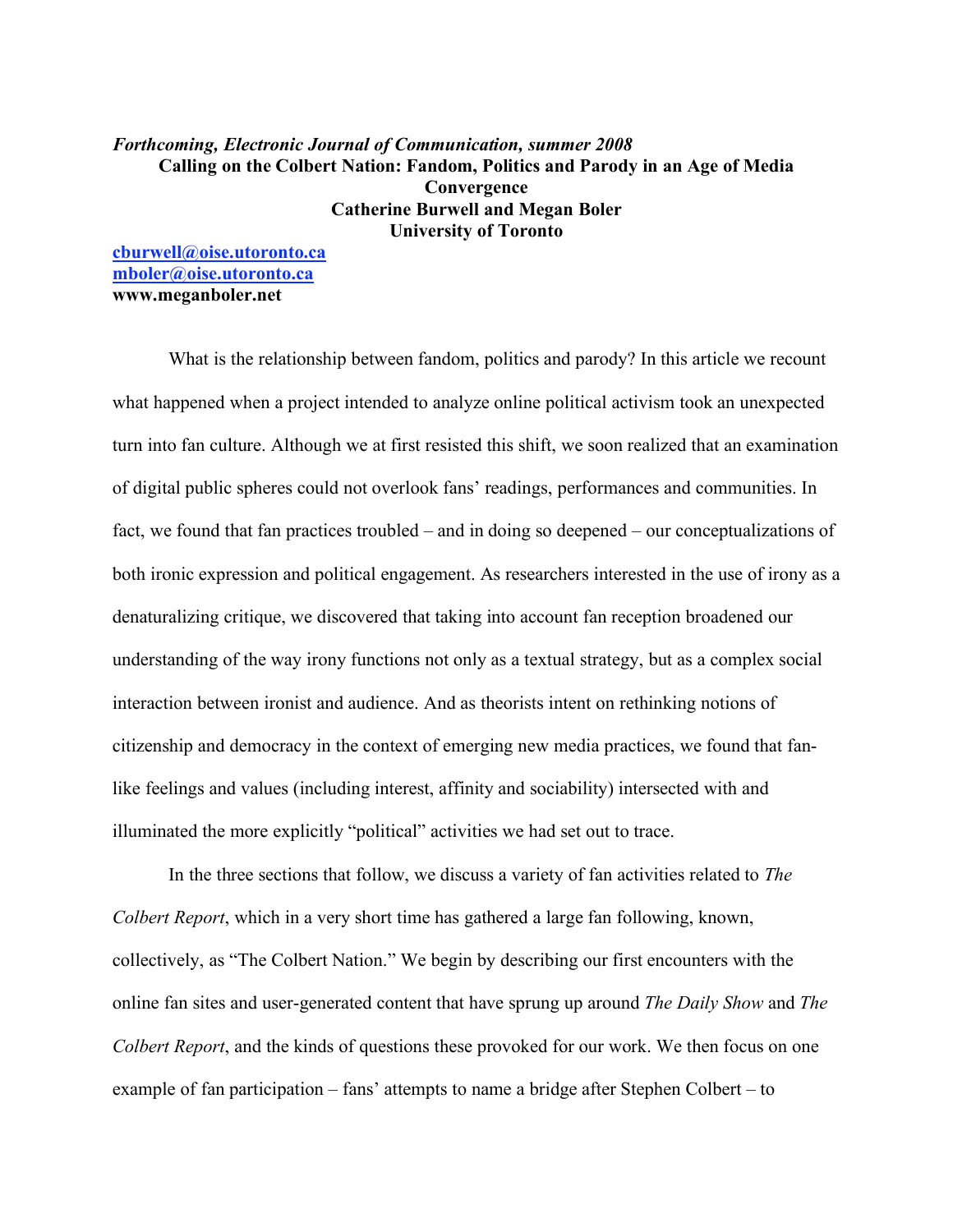demonstrate the ways in which interpretative practices complicate theories of irony as simple acts of encoding and decoding, and instead reveal the ways in which audiences "make irony happen" (Hutcheon, *Irony* 118). In the final section, we turn to two interviews conducted within our research project in order to examine fan practices such as blogging, archiving and discussing. Adding to the insights of recent theorists of both fandom and public spheres – including Henry Jenkins, Liesbet van Zoonen and Noortje Marres – we argue that fan practices not only overlap with political practices, but also demonstrate a convergence of imaginative performance, cultural consumption and collective engagement that blurs the boundaries between affect and activism. Taken together, these observations suggest that fan cultures not only cannot be separated from questions about contemporary modes of online political expression, but that they hold significant insights into meaning production and civic engagement in mediated worlds. Writing in their introduction to *Fandom*, Gray, Sandvoss and Harrington suggest that within the third and most recent wave of fan studies, "fandom is no longer an object of study in and of itself" but rather a means for investigating modern life (9). Here, we attempt to do just that, drawing on both our reactions to and insights into fan engagement to enlarge our understanding of contemporary political life.

## **I. "If you want politics, go away": Early encounters with fan culture**

In the fall of 2005 we began the first phase of inquiry on "Rethinking Media, Democracy and Citizenship," a qualitative research project designed to investigate political engagement through online networks. Our key questions included:

- 1. How are digital media being used creatively to build communicative networks for political debate and social activism?
- 2. What are users' and producers' motivations for engaging in online dialogue?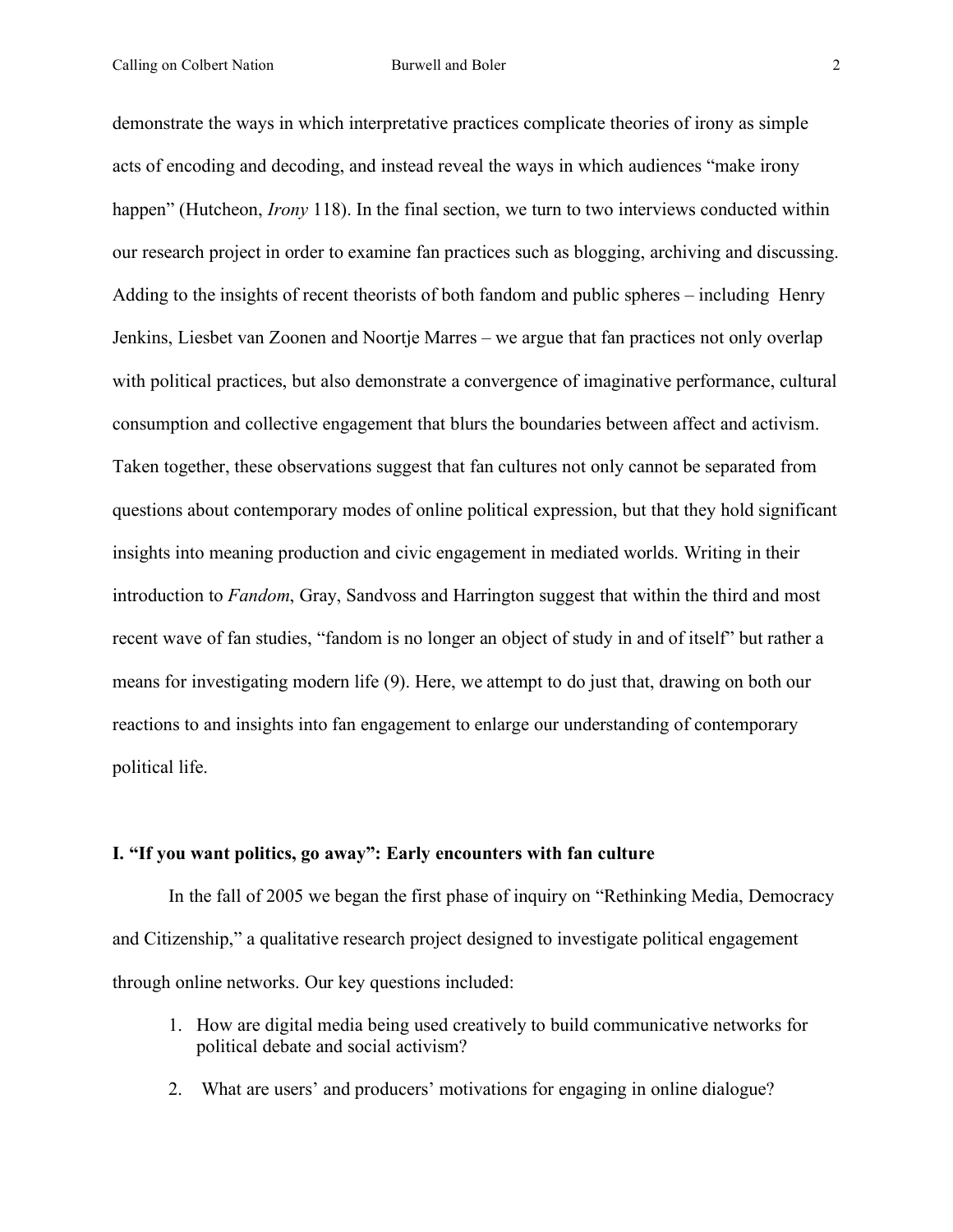- 
- 3. Do online participants feel they have a public voice? Do they have a sense of political efficacy?

Four sites of online civic engagement were selected as spaces through which to explore these questions: MoveOn's Bushin30seconds campaign, political blogs, independently produced viral videos, and most relevant here, online discussions and blogs devoted to *The Daily Show*. At this early stage, our work on *The Daily Show* appeared to be straightforward. We intended to locate websites, blogs and discussion boards dedicated to the show, and once found, analyze and code them. Within the first few days of searching, however, we realized that our work was complicated by issues of both quantity and content. The search term "daily show" yielded more than three hundred thousand hits on Google Blog, and over one million on Google. Not only were we surprised by how frequently *The Daily Show* was referred to, but also by the wide range of contexts in which it was mentioned. Blogs devoted to celebrity gossip, entertainment news, television reviews, and political commentary on both the right and left took up *The Daily Show*; discussions of the program appeared, predictably, on boards dedicated to comedy, entertainment, and politics, but also on forums designated for the discussion of sports, music and family. Also notable were a large number sites devoted entirely to the *Daily Show* and Jon Stewart, with titles such as the *Jon Stewart Intelligence Agency*, *The Jon Stewart Shrine*, and *The Stewart Supremacist Site*. Because we were looking for extended reflections on the program, these held special interest for us. But they also presented a conundrum. The project was about online spaces for civic participation and the possibility for new modes of political activism. Yet most of these sites devoted exclusively to the show demonstrated more interest in cast changes than political change, and in Jon Stewart's "manliness" than his critique of mainstream media. As one of *The*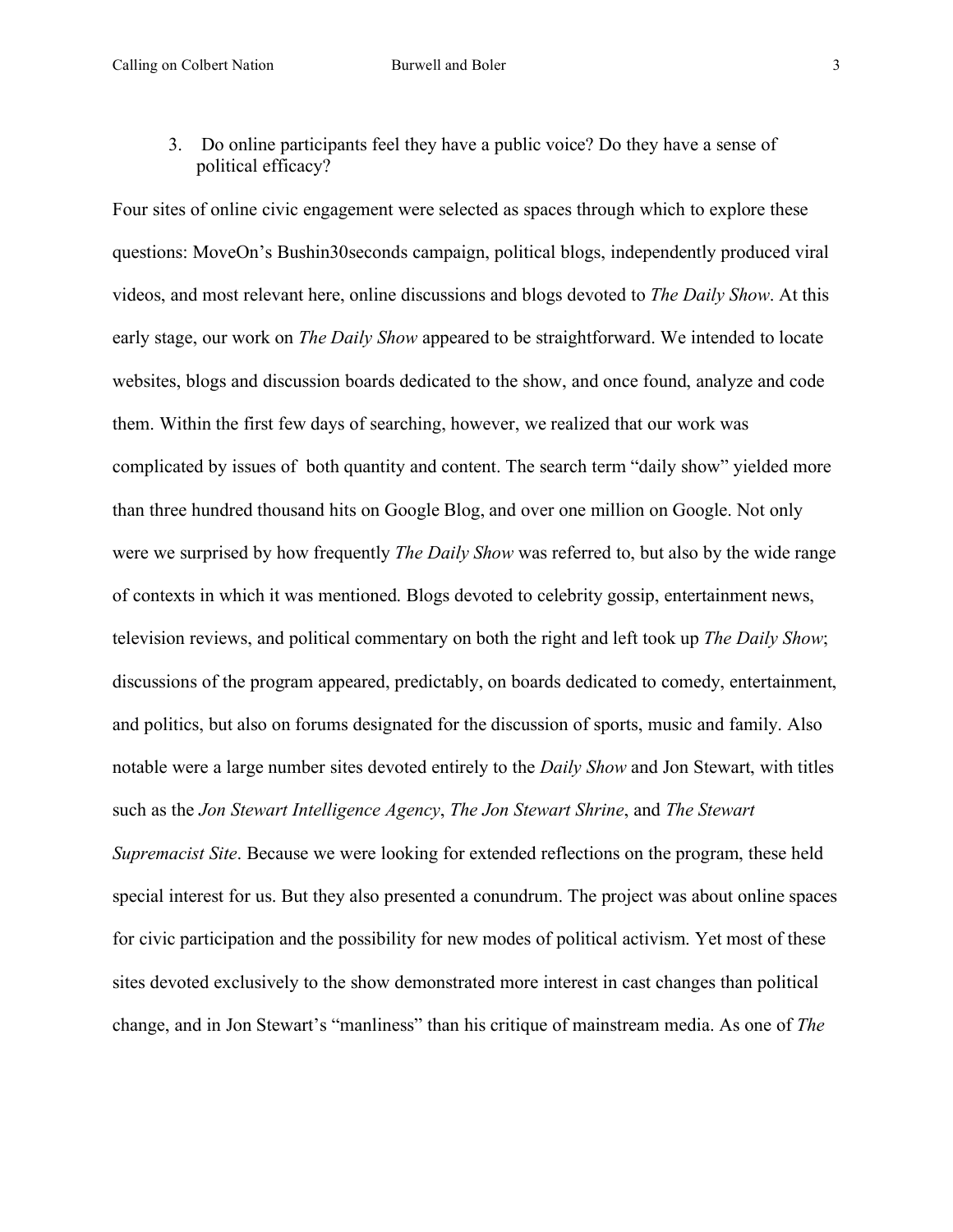*Daily Show*'s most prolific fans, Anita, wrote succinctly in the subtitle of her blog, "If you want politics, go away."

We had, in short, entered the realm of Jon Stewart fandom, which included fan listings, fan forums, blogs and personal websites. Features of these sites are varied, and incorporate spaces for fans to interact with one another, contribute expressive visual and written content, read more about their fan object, and link to relevant sites and articles. The *Jon Stewart Intelligence Agency*, for example, which bills itself as "the biggest, unofficialest, scariest, funnest Jon Stewart fan eult club on the net," includes a discussion forum, a space for fans to contribute fan fiction, poetry and essays, and a "Jon News" mailing list. On *Commentary on the Daily Show with Jon Stewart*, fans can download screen caps, read transcripts, and skim pages of quotations from past shows. And on *The Jon Stewart Experience*, one of the most recent *Daily Show* fan sites, readers can participate in "The Daily Show Online Edition," in which fans collectively write imaginary segments for program, including openers, fake news segments, interviews and moments of Zen.

The significance of these sites did not elude us entirely. In our field notes and meetings, we discussed the similarities between these sites and some of the political blogs, which were just as likely as the fan sites to relate gossip, such as the birth of Jon Stewart's second child or the appearance of a celebrity guest. We also noted the important role that these sites played in archiving televisual material. Despite the anti-political subtitle of her blog, for example, one of Anita's many *Daily Show* pages provides transcripts of Stewart's interviews with Howard Dean and Jon Kerry prior to the 2004 election, forcing us to ask questions about what might count as politically significant activity, and about how the political is defined, and by who. Finally, we were pushed to ask just why Jon Stewart and a program which regularly critiqued the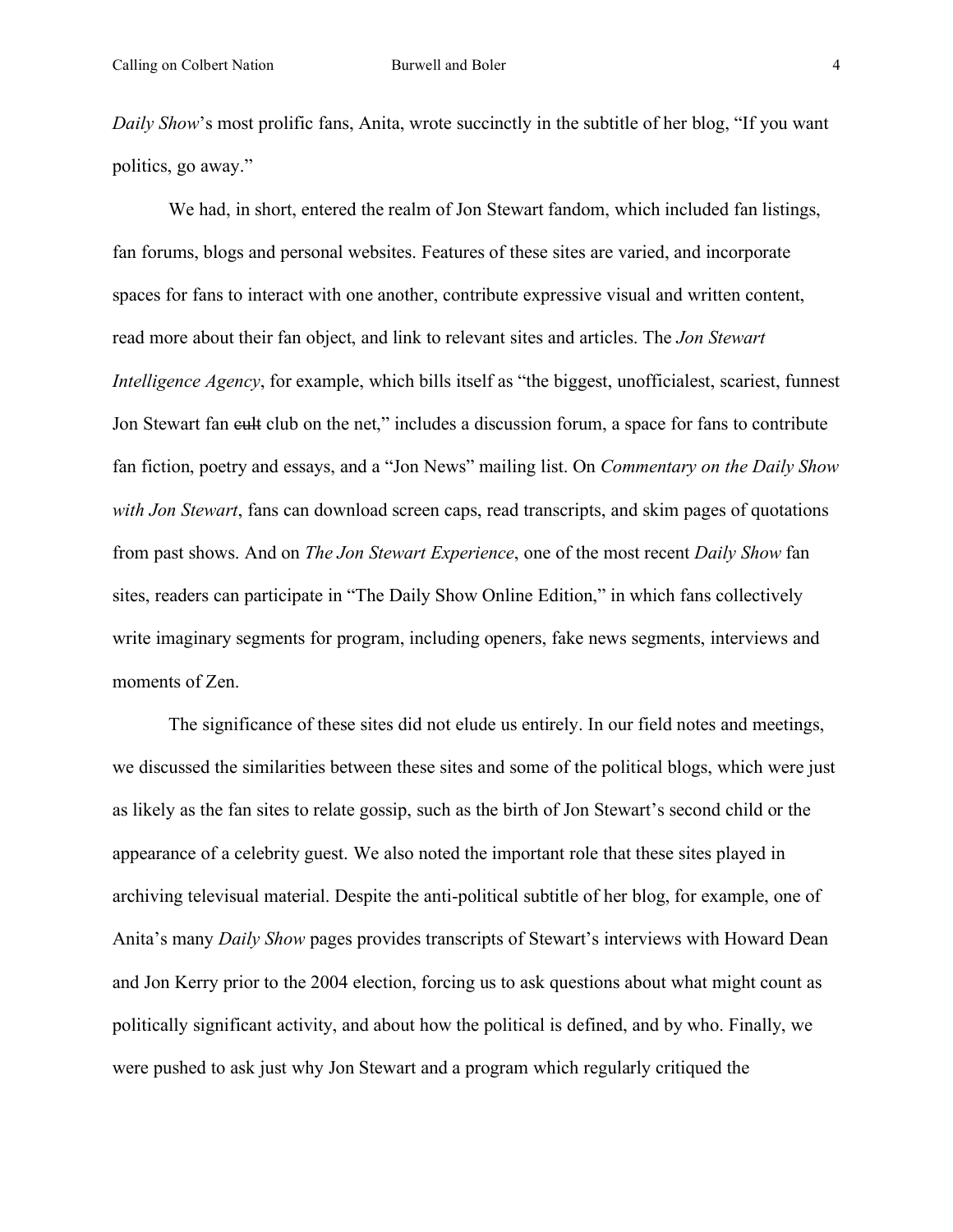mainstream media and challenged the government might become the objects of such intense fan feeling.

But even as we were able to recognize these challenges, we were, at this early point in our thinking, unable – or perhaps unwilling – to make connections between these fan sites and the more overt political motivation apparent in the Bushin30seconds videos or the political blogs. This oversight might be explained by the historical marginalization of fans and fandom. Even as fan practices move into the mainstream and fans themselves become coveted audiences, fans and fandom continue to be stereotyped as irrational, emotional and most relevant here, as peripheral to the political sphere. As van Zoonen has written, fandom and citizenship are constructed within modernist political discourse as two very different entities:

Supposedly, entertainment brings audiences composed of fans into being, whereas politics produces publics composed of citizens. Audiences and publics, fans and citizens, are thus constructed as involving radically different social formations and identities (56).

This apparent division between entertainment and politics has recently been challenged by a number of scholars. Jenkins, like van Zoonen, notes the potential for political organizing within fans' collective activities, while Baym argues that the "discursive integration" of media genres such as news and comedy lead to potentially innovative formats and approaches to politics. Gray similarly suggests that the 'irrational' language of television parody can be used "to lodge rational complaints, and to inspire rational thought" (*Simpsons,*104). However, by eventually making the decision to focus our searches and analysis on responses to Jon Stewart's appearance on *Crossfire*, a decision that both reduced the quantity of material and also yielded more explicitly political reactions, we effectively side-stepped *The Daily Show* fans and fandom – and its attendant questions around reception, pleasure, sociability and affect – during the first year of our study.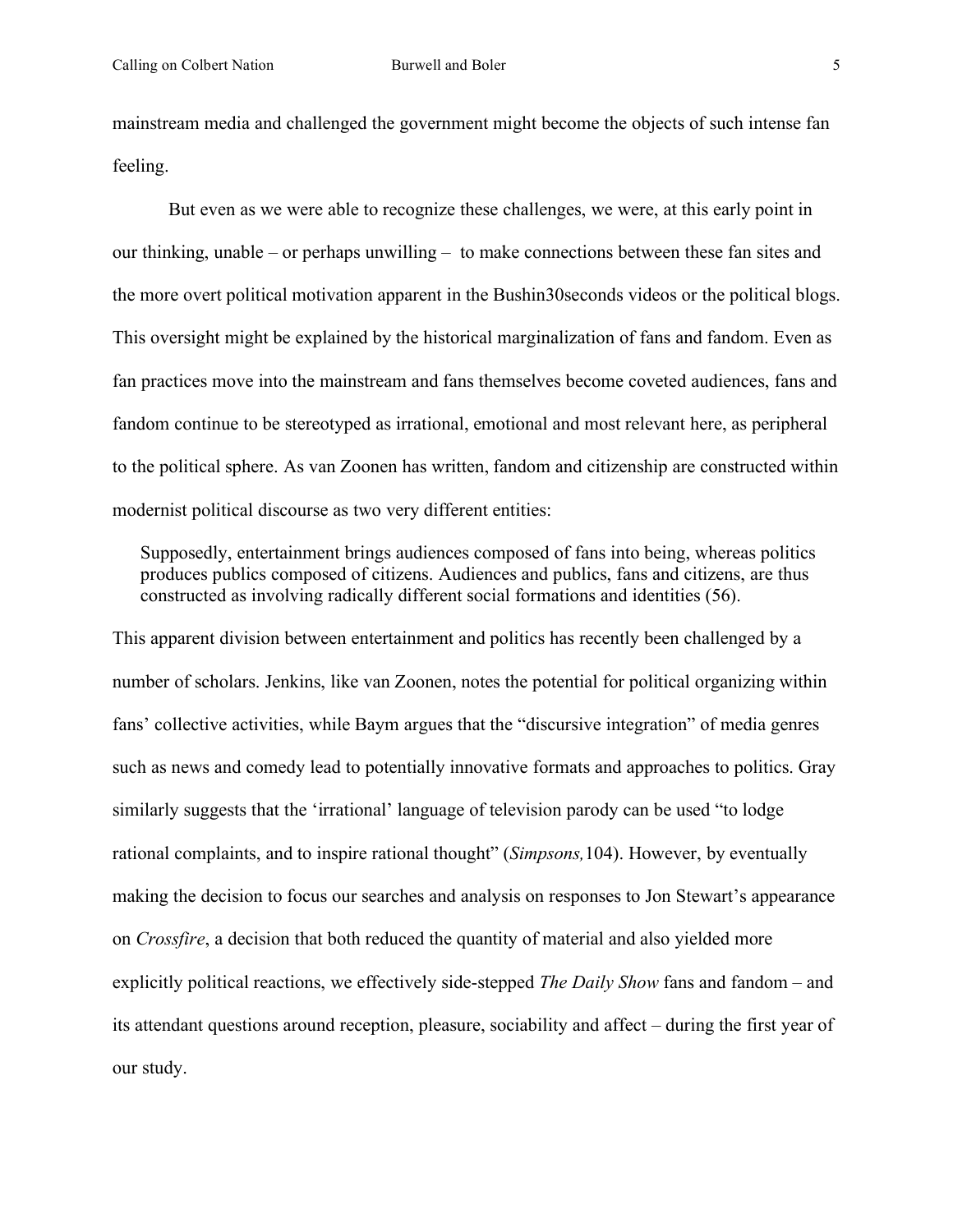While our research and theorizing from the responses to Stewart's *Crossfire* appearance yielded both rich data about citizens' dissatisfaction with mainstream media and theoretical insights into the role of satire in political expression, our dormant questions around fan practices were awakened when our attention turned to *The Colbert Report*. Indeed, it is difficult to think about the program *without* taking into account fans, for the program has not only assigned its audience the role of the "Colbert Nation," but has also generated a flurry of fan activity. At the invitation of Colbert and the program's producers, fans have created videos featuring Colbert as a Jedi warrior, changed numerous Wikipedia pages, and stuffed an online ballot with 17 million votes in order to name a Hungarian bridge after the late-night cable host. Of their own accord, fans have also initiated several thriving fan sites dedicated to *The Colbert Report*, organized protests in support of striking writers, and devoted countless threads to discussion of the show. The level of audience input into the show, as well as the producers' public recognition of fans, have lead both critics and fans to remark on the program's online experiments and its high degree of interactivity. Journalist Rachel Sklar remarked in *The Huffington Post* "The people behind *The Colbert Report* may be the smartest minds in television: While everyone else frets about YouTube, web TV, and platform integration, Stephen Colbert & Co. are already galvanizing the online to action and integrating fan content into the show." Echoing a common feeling of audience empowerment and even intimacy, one fan enthused "Other fandoms are just passively running alongside the limos of their objects of fanship; we're doing a tango with ours." And Stephen Colbert himself has noted the role fans played in generating response to his speech at the White House Press conference by creating and circulating images and video. In more than one interview, Colbert has suggested that fans are essential to the *Report*, that they "are a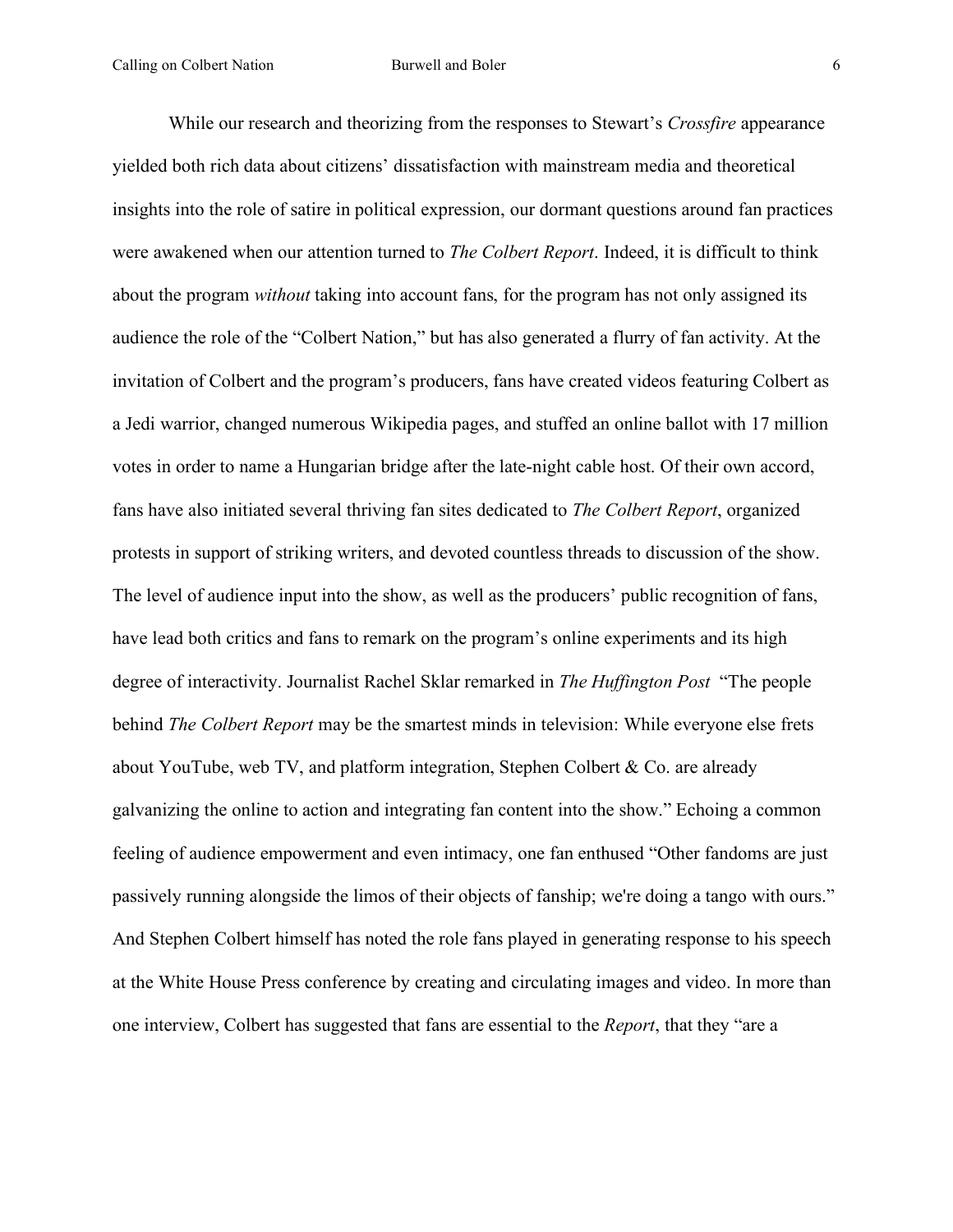character in a scene I'm playing" (Snierson), pointing towards a key role for the audience in the creation of parody.

Given the visibility of this fan activity, it was no longer possible to see fan culture as peripheral to our questions about the public sphere and citizenship. Clearly there were complicated relationships – including parallels, intersections and oppositions – between fan activity, political expression and activism that could not be set aside. Our decision to think about fan activity within the scope of our project led us in two directions. First of all, we began a discursive analysis of fan activities related to *The Colbert Report*, looking at official websites, fan blogs, discussion boards and the program itself, this time with the intention of tracing the relationships between fan activity, online political participation and the uses of irony by both fan audiences and producers. Secondly, we revisited a number of our interviews with bloggers and digital media producers, with an eye to identifying the role that fandom and fannish feelings for *The Daily Show* and *The Colbert Report* played in their online and offline political activities. In both cases, as we describe below, our research into fan practices productively complicated our initial conceptualizations, and led us to an awareness of the possibilities inherent within a rethinking of parody and politics through a focus on the communicative, productive and pleasurable aspects of fandom*.*

### **II. Building a bridge from ironist to audience: How fans complicate ironic intentions**

On the first broadcast of *The Colbert Report*, host Stephen Colbert, puffed up with the Bill O'Reilly persona that would become his trademark, announced to his studio audience and viewers:

This show is not about me. No, this program is dedicated to you, the heroes. And who are the heroes? The people who watch this show, average hard-working Americans. You're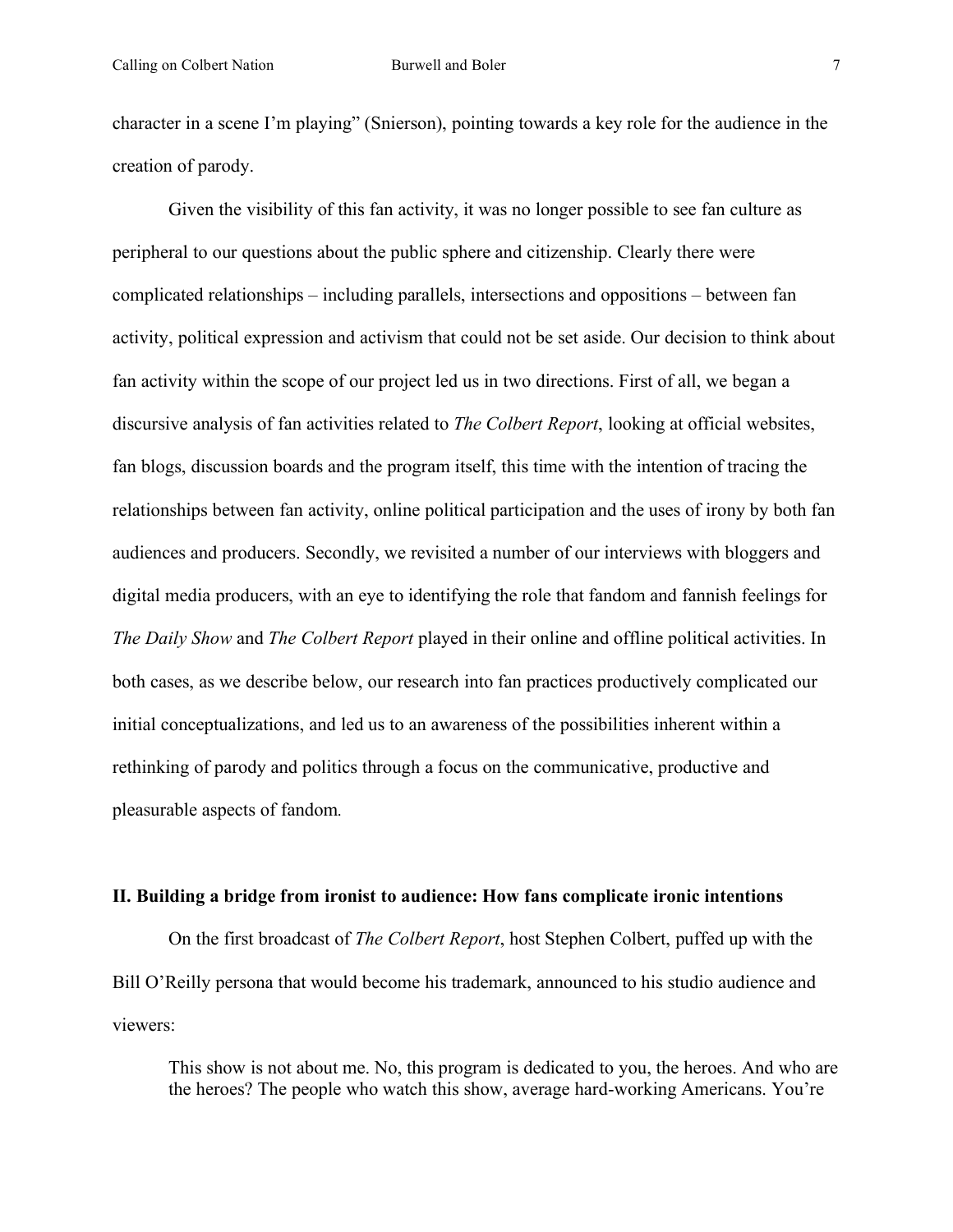not the elites. You're not the country club crowd. I know for a fact my country club would never let you in….You're the folks who say something has to be done. And you're doing something. You're watching TV.

In the same way that "truthiness," also introduced in this very first episode, would become key to Colbert's critique of mainstream media and politics, so too would his direct appeal to the television audience become a central mode of address within the program. Dedicating his program to the American "heroes" who watch TV, he mocks the right-wing media pundits who condescendingly celebrate a manufactured, one-dimensional representation of the "common people" while speaking from a place of elite privilege. Yet even as the opening address works as a parody of attention-seeking media personalities, it does, as subsequent shows and fan activities attest, have the very real effect of naming and creating an audience; it is, in the manner of postmodern parody generally, a "doubly coded" address, undercutting but also lending legitimacy to that which it parodies (Hutcheon, *Postmodernism,* 97). As the program continues, Colbert and the show's writers will refine their relationship to the audience, not only interpellating it as the Colbert Nation but asking it to take part in a number of online activities and pranks. But even in these very first moments, the writers' invitation for the audience to participate in the parody is evident, a participation that will both extend the parody's reach, but also risk reinscribing the cult of celebrity it intends to ridicule.

In his reading of the "Better Know a District" segment of *The Colbert Report*, Geoffrey Baym undertakes a thoughtful analysis of the program's use of parody. Arguing against those critics who suggest that the program promotes a cynical attitude to politics by engaging in postmodern forms of theatrical spectacle and simulation, Baym demonstrates how the segment recasts politics as a form of play (9) not as mere indulgence, but rather as a critique of the right wing's cynical cooption of postmodern skepticism and its consistent undermining of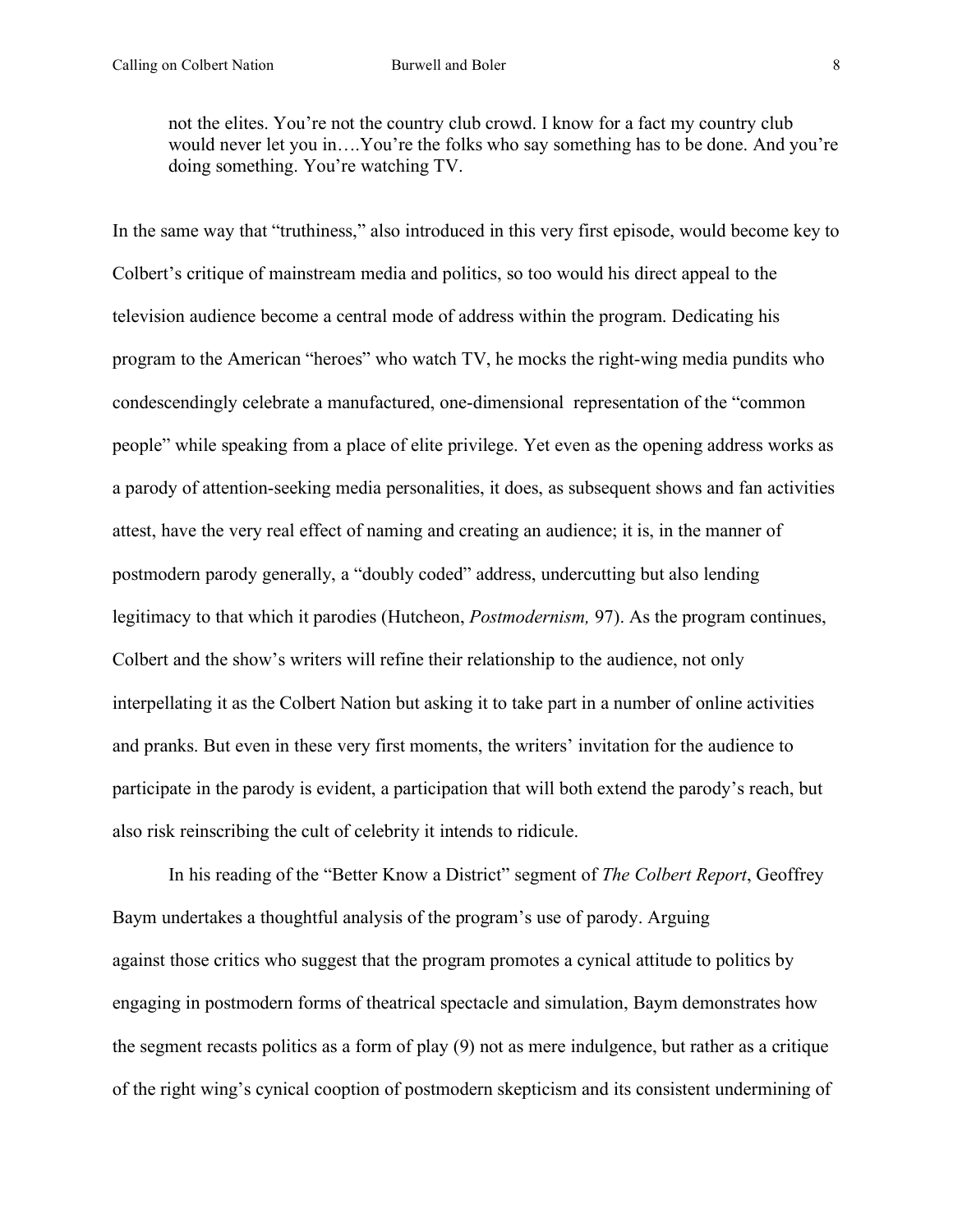the deliberative process. Baym provides us with a useful and insightful interpretation of the program as "a satire of *provocation*" (9, italics in original) that uses parody and ironic inversion to stimulate questions, puncture certainties and denaturalize mainstream media representations. By focusing on the BKAD segment, Baym is also able to assess the program's effectiveness as a resource for political knowledge. But for all that it accomplishes, such a focus sets aside the element of audience activity that fans, critics and the program's producers all insist is not only unique, but crucial to the parody's success.

Literary theorist Linda Hutcheon argues that the act of interpretation is essential to an understanding of the ways in which irony and parody (as a form of ironic representation) work. For Hutcheon, irony is marked above all else by its complexity. This complexity lies in part within irony's ability to function in the service of a wide array of political interests, what Hutcheon identifies as its "transideological" status (*Irony,* 10). Employing irony, parody is a similarly politicized site, particularly in the way it acts as a kind of "complitious critique," destabilizing but also legitimizing dominant ideologies (*Postmodernism*, 104). But the complications of irony arise equally from its "social and interactive dimensions" (*Irony*, 10). "With irony," Hutcheon writes, there are "dynamic and plural relations among the text or utterance (and its context), the so-called ironist, the interpreter, and the circumstances surrounding the discursive situation; it is these that mess up neat theories of irony" (*Irony*, 11). Within such a conceptualization, audiences – always situated – do not simply receive or "get" irony, but rather "make it happen" (*Irony*, 11). This makes irony less a technique than an event or happening, one in which interpreter and interpretation play a central role. It also makes irony "risky business," as Hutcheon suggests in the title of her opening chapter, for meanings are constantly in flux and always relational, neither prescribed nor guaranteed.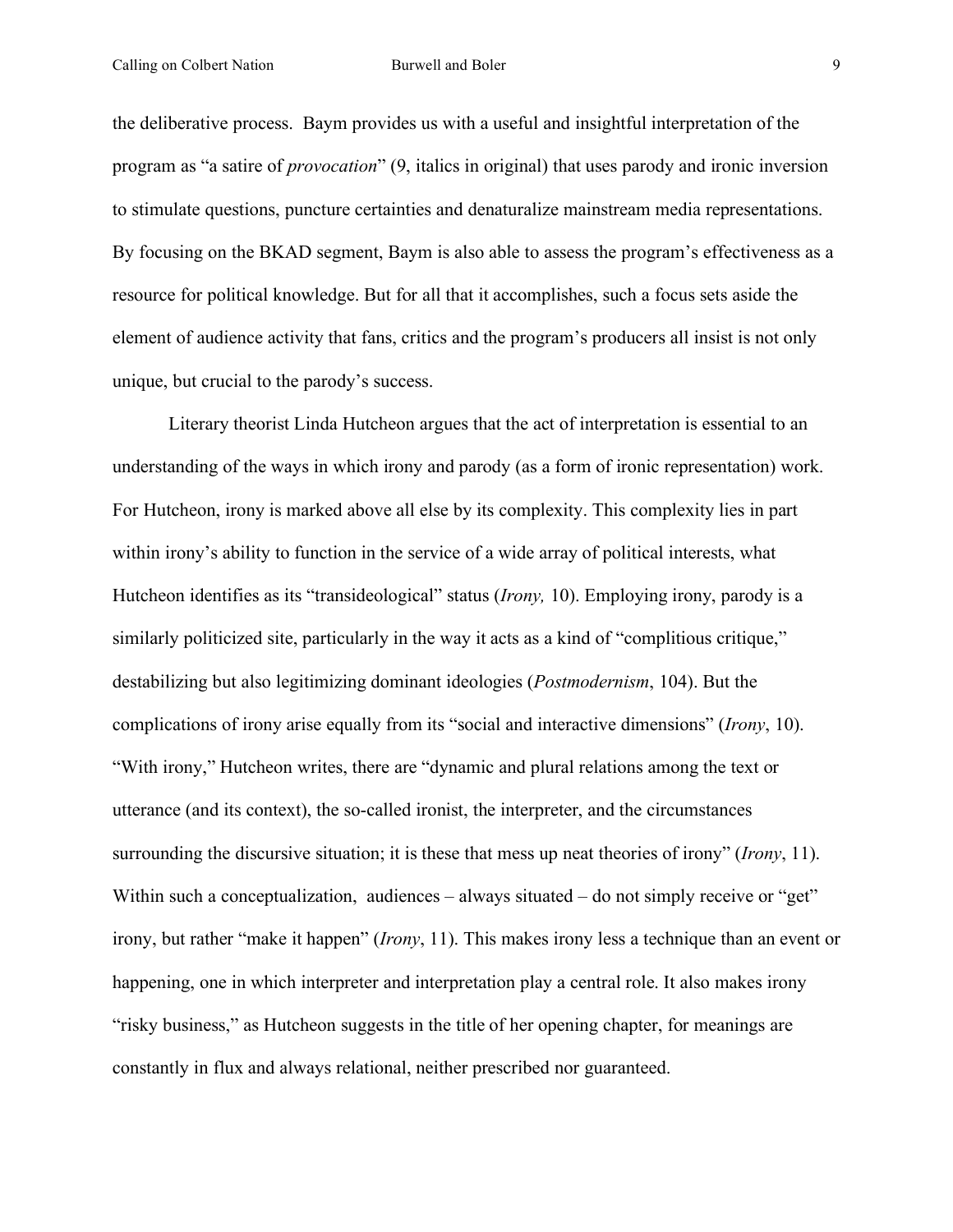Hutcheon's illuminating readings of irony and parody – of the always politicized scene of their work, where meanings are collectively and contextually generated – provides a crucial reorientation that not only allows us to recognize the role the audiences play in making irony happen, but also help us to realize just how complex and unpredictable such interpretive activities and communities can be. For, as we have already hinted at, many of the activities of the Colbert Nation are as like to reinforce hegemonic discourses as to provoke new insights and challenges to existing relations. Whether initiated by fans or encouraged by the show's producers, Colbert Nation fan practices cannot be understood merely as additions to Colbert's parody. Though the show's producers may indeed consider the audience, to paraphrase Colbert himself, a character in a larger satirical scene, fans' generation of ironic meanings can be neither guaranteed nor wholly directed by the program's producers. Indeed, as Hutcheon reminds us, irony is an ambiguous communicative tool that can shift, change and alter understandings and actions, where the ironist's intention is open to redirection from many sources, both interpretative and contextual. While there are any number of Colbert Nation fan sites and practices through which we might observe this instability, the complexity of ironic interpretation is particularly evident in one fan "event" in which audience members were encouraged to name a bridge in Hungary after Stephen Colbert. In the remainder of this section, we examine that event, trying to show the ways in which the interpretation of irony goes far beyond simply "getting it," into acts and exchanges that throw both the double edge of parody and the situated nature of irony into high relief.

In August 2006, less than a year after Colbert first named his audience the heroes of late night television viewing, the parodist called on viewers to do more than just watch T.V. In the "Tip of the Hat, Wag of the Finger" segment of his show, Colbert noted that Chuck Norris was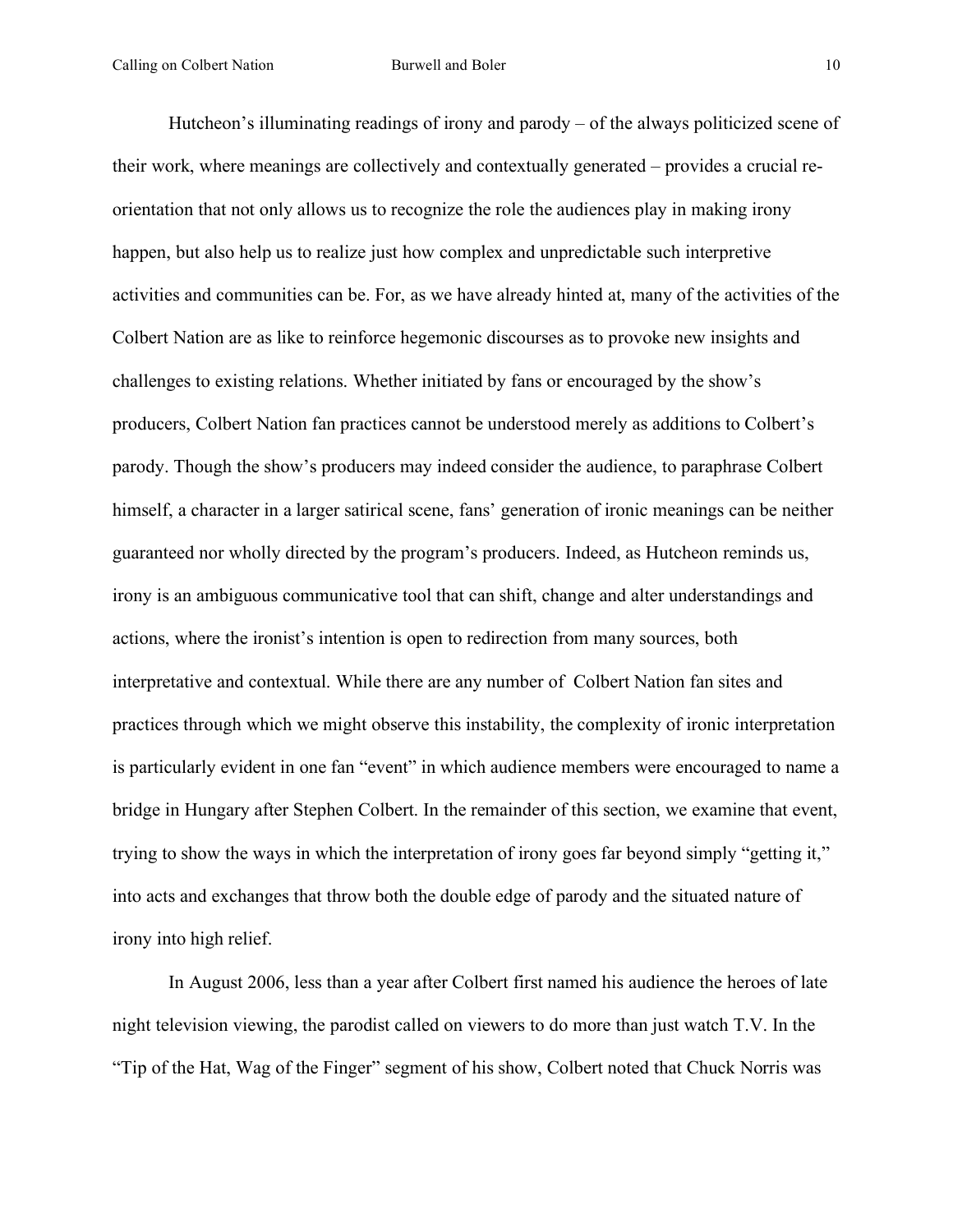Calling on Colbert Nation **Burwell** and Boler 11 **Collins** 11

currently winning an online contest to name a bridge in Hungary, and encouraged his fans to vote for him instead. A week later, with more than one thousand votes cast in his name, Colbert once again reminded fans to vote for him, and to "do this as many times as you can, from multiple computers if you have to. Carpal tunnel is a small price to pay for this gift to the Hungarian people." Soon after, fans responded with computer bots that virtually stuffed the electronic ballot boxes. By the time Colbert called off the fans on August 22, 17 million votes had been cast to name the bridge after Stephen Colbert, 7 million more votes than the population of Hungary. The Hungarian government declared that the bridge could not be named after a living person, and the Hungarian ambassador to the US appeared on the show to "honor" Stephen Colbert while delivering the bad news. As an initial (ironic) invitation to participate and an ensuing series of social interactions, both played out within the context of American imperialism and converging media, this particular "call" on the Colbert Nation serves as a very real demonstration of the complitious politics of parody, as well as the necessity of considering fan involvement in any assessment of the contemporary uses of irony.

We might begin by considering the invitation itself. Certainly the encouragement to cast votes for the Stephen Colbert *hid*, or bridge, must be seen as part of the comedian's effort to ridicule attention-seeking right-wing media pundits, and critique the "mythification of the newscaster" (Gray, "The News," 101). In an interview at the Harvard Institute of Politics, Colbert stated that his work takes aim at the "cult of personality," "megalomania," and the "monolithic tone and shamelessness" that have arisen within the contemporary news aesthetic. This self-aggrandizement is a primary facet of Colbert's character, from the portraits on the studio walls to his much-hyped run for presidency, and attempts to spread his name are part of this projected personality. In fact, Colbert's suggestion that the audience vote for the Stephen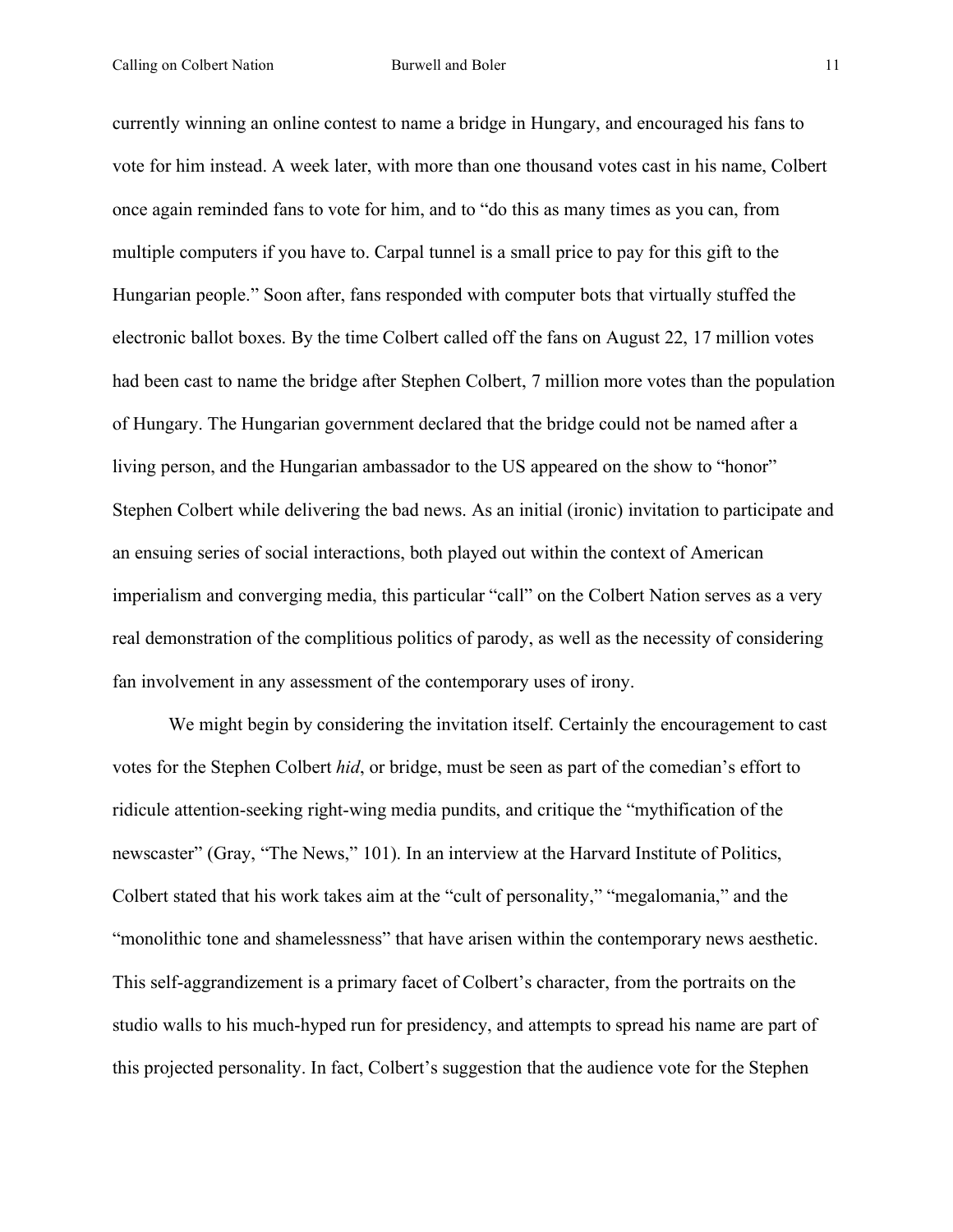Colbert *hid* is just one of several such requests. In the same episode that he encourages the audience to give the gift of his name to the Hungarian people, he also suggests a new name for the Saginaw Spirit hockey team's mascot - the Colbeagle. "It's a good thing," he tells the audience, "that there are so many things that can be named after me." This "shameless" pursuit of fame through any possible avenue – from junior league hockey teams to international bridges – is part of the parody's critique of a news media that relies more on personality, affect and bluster than deliberative discussion, and, as Baym argues, ultimately functions as a "satire of provocation" that confronts right-wing spectacle.

But irony cannot be read as utterance alone; the dynamic interaction between the ironist's text and context must be accounted for. Certainly one significant aspect of this contextual framework is the conditions of production within which such invitations to participate are made, for it is here that we begin (but do not end) our encounter with parody's intense ambiguities. Jenkins provides a helpful gloss on present-day conditions of production in his reflections on media convergence, characterizing it broadly as the flow of content across multiple media platforms, the consolidation of previously separated media industries, the intersection of grassroots and corporate media, and the shift in roles of media producers and consumers. Such changes in industry structure, content and production are, of course, accompanied by shifts and renegotiations in the circuits of power and finance. Within the television industry, this means not only an effort to profit from new digital technologies, but also an effort to utilize emerging forms of audience participation (for example, the remixing, tagging, circulation and discussion of television texts). While we might see this, as Jenkins does, as a kind of exchange between producers and consumers, which occurs through both "top-down" and "bottom-up" processes (257), we must also, in assessing *The Colbert Report*'s invitations to participate, keep in mind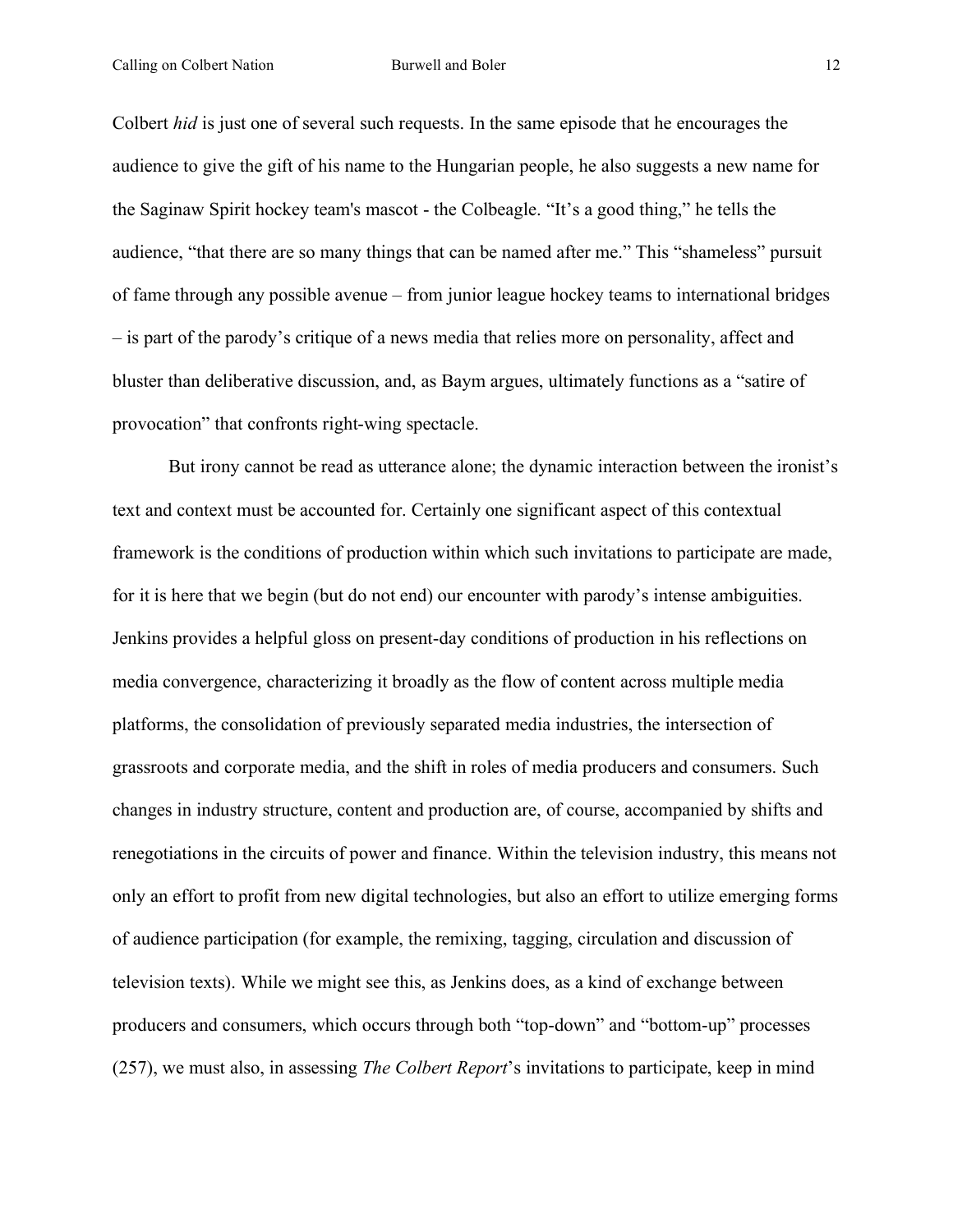the ways in which large media corporations work to control and profit from audience desires to interact. Avi Santo, for example, remarks on the way in which the television industry co-opts fan creativity and productivity by (re)framing fans not as "radical alterers of meanings" but as industry-insiders, and Mark Andrejevic similarly notes the way in which television audiences' labour is exploited by the industry as a means of generating interest, brand loyalty and increased profits. The vice president of digital media at Comedy Central, Erik Flannigan, himself signalled the profitability of audience participation around *The Daily Show* and *The Colbert Report*, when he stated in an interview "that we want to make sure if people are reacting to what's going on on the show, they're doing it in our world and on our pages" (Chmielewski). Within the context of this move to centralize and direct audience activity, Colbert's invitation to audiences to cast votes in his name – an invitation met with enthusiastic response – must also be understood as a move that creates brand loyalty and interest around the program. While this fan following may indeed suit the persona Colbert is creating, and provide a satirical response to the cult of celebrity, it also generates very real profit and promotion for Viacom and its advertisers. Still, as necessary as this insight into *The Colbert Report's* economic and institutional complicity may be, it does not negate the parody's subversive potential; as Hutcheon writes, parody "may indeed be complitious with the values it inscribes as well as subverts, but the subversion is still there" (*Postmodernism*, 102).

Nor does such an insight exhaust the interpretive possibilities of this particular event. In fact, we have still to take up the crucial matter of fans' response to Colbert's invitation, and it is only here that we come to the full realization that understanding irony and its effects is an elusive prospect, verifying Hutcheon's thesis that "irony can only complexify; it can never disambiguate" (*Irony*, 13). While some may argue that open online polls have little impact on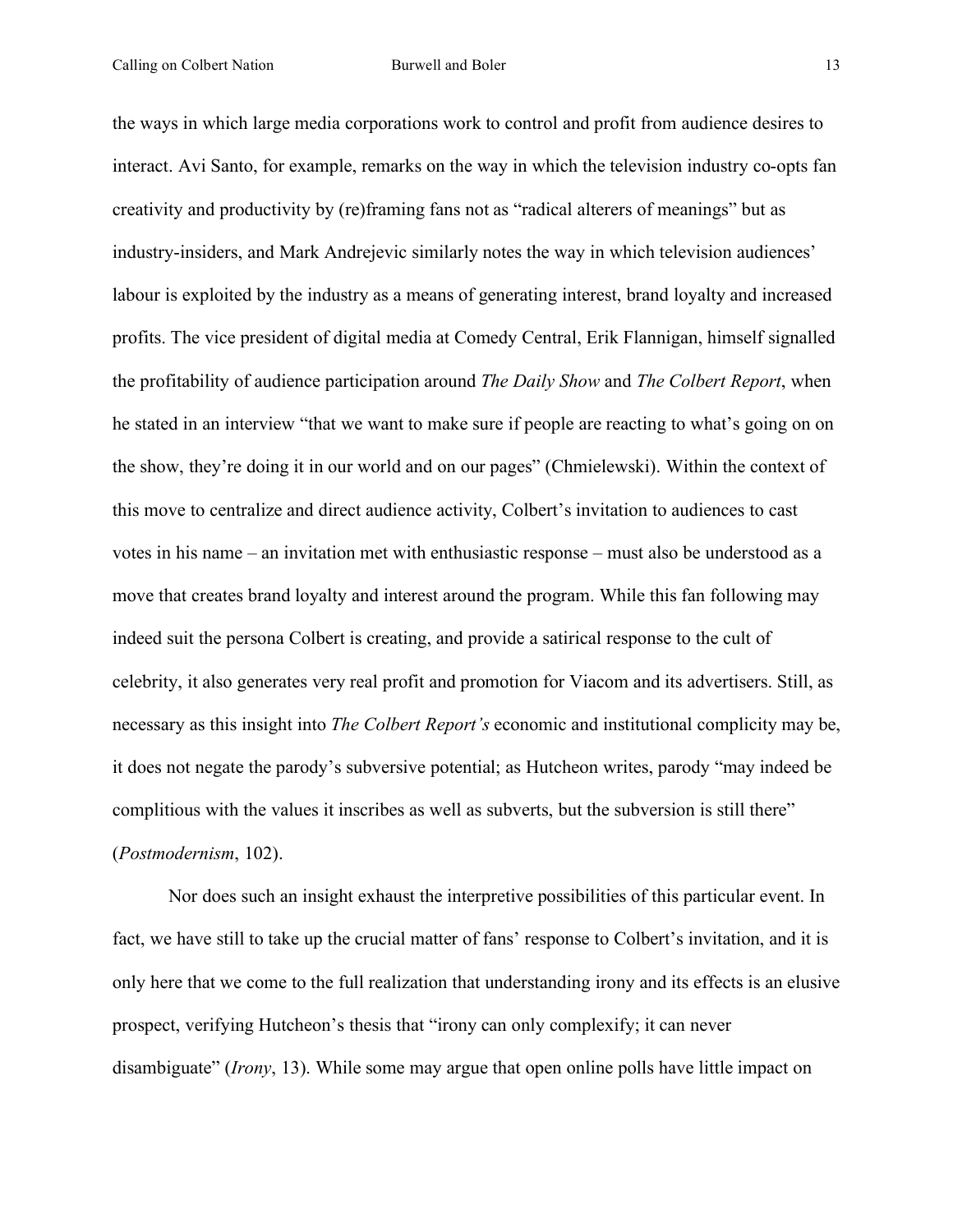offline decisions, and that stuffing the ballots of such polls has become almost a commonplace, the move by *Colbert Report* fans to inundate a Hungarian site with votes for their fan object – and the knot of interactions that attend that move – point towards irony's instable and proliferating meanings. We might, at first glance, consider the use of perl scripts and other strategies for casting multiple votes as simply overwhelming the ironic intentions of the text itself: rather than provide critical commentary on that other, *American* nation's voting scandals, the flood of votes might appear only to re-enact painful memories of vote fraud and stolen elections. Seemingly non-ironic commentary such as this post from a *YouTube* comments thread endorse that reading:

We did what we could. We voted our little hearts out. We outvoted all the others. Sadly, the Hungarians decided to name it Megyeri Bridge.

But, we will always know in our hearts that the bridge really belongs to our number 1 hero: Dr. Stephen Colbert, D.F.A.

But while such a reading of the incident certainly holds some validity, it overlooks not only the difficulty of attributing ironic meanings, but also the plurality of conversations and debates that populated the web over the incident. Numerous fans claimed that stuffing the ballots was a joke, prank or novel form of pleasure. On the same *YouTube* thread, one poster replied to the admonishing question "You are aware that Stephen Colbert plays a role, right?" with "I voted for Stephen because it made for a funny joke," suggesting that the poster saw her contribution not in contradiction but continuity with Colbert's role-playing. On the *No Fact Zone* blog, another poster wrote that "it's fun to do something so odd." In this interpretation of the act of voting as play, fans see themselves much the way Jason Linkins describes them in his *Huffington Post* article: as "the puckish id to their host's ballooning ego," an interpretation that brings to mind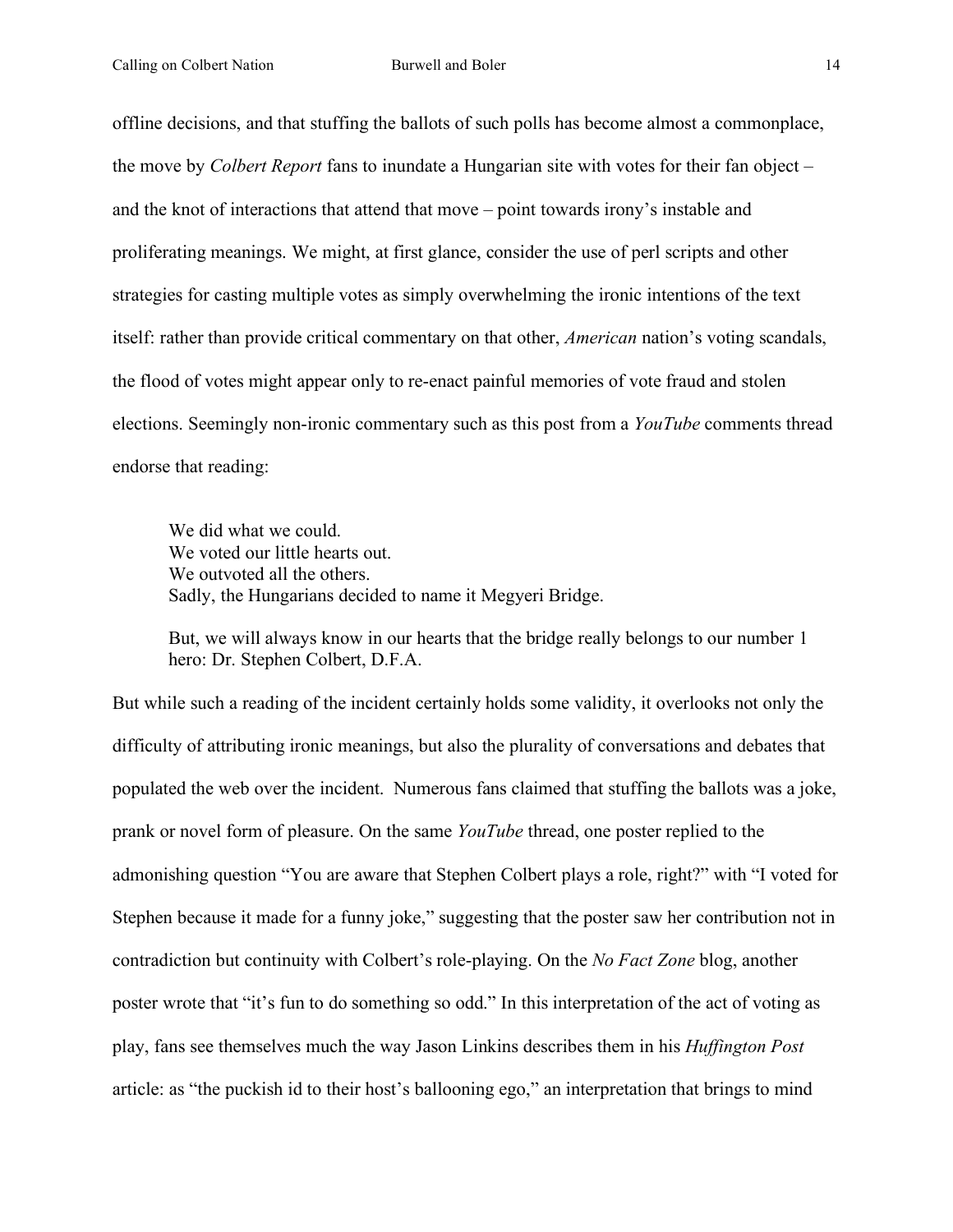Dustin Griffin's argument that satire includes "play and display" (4). Other posters on the *YouTube* thread make explicit connections between the bridge vote and American voting scandals that point towards their actions as ironic play: "Yay colbert won. It just goes to show we still find ways to steal and fraud votes. Bush, case and point." Admissions of this complicity also include the fifth place finish for the name "Perl-Script Bridge" or the succinct comment posted on *Digg* referring to Colbert's win: "Good job, internet." In the context of American voting scandals, Colbert Nation fan practices may indeed re-enact difficult moments from past elections, but they do so from a variety of positions: playful, ironic, earnest, critical and *un*critical.

A second "complexifying" dynamic lies in the interaction between American fans and Hungarian respondents within the current context of US hegemony and the invasion of Iraq. In fact, fans themselves frequently bring this context to the fore. "If they don't name it [the bridge] after Colbert. We will accuse Hungary of possessing WMDs and invade. Screw the UN" writes one poster on *Digg*, in a comment that demonstrates the almost too-sharp double edge and complicity of an irony that both upholds and undercuts American imperialism. Interactions between fans and Hungarian respondents (not always exclusive groups) provide both implicit and explicit reflections on irony's ambiguous meanings and effects. On the *YouTube* discussion thread, a debate between the American poster quoted above ("We voted our hearts out…") and two Hungarian posters touches on American imperialism, the war in Iraq, and the multiple effects of irony. One portion of the thread descends into name-calling and a trivia challenge ("Who was the  $3<sup>rd</sup>$  king of Hungary?" is countered with "Who was the  $18<sup>th</sup>$  president of the US?"), a banal exchange that threatens to redirect irony towards self-righteous nationalism, and that highlights the risks of a communicative strategy in which there is no singular relation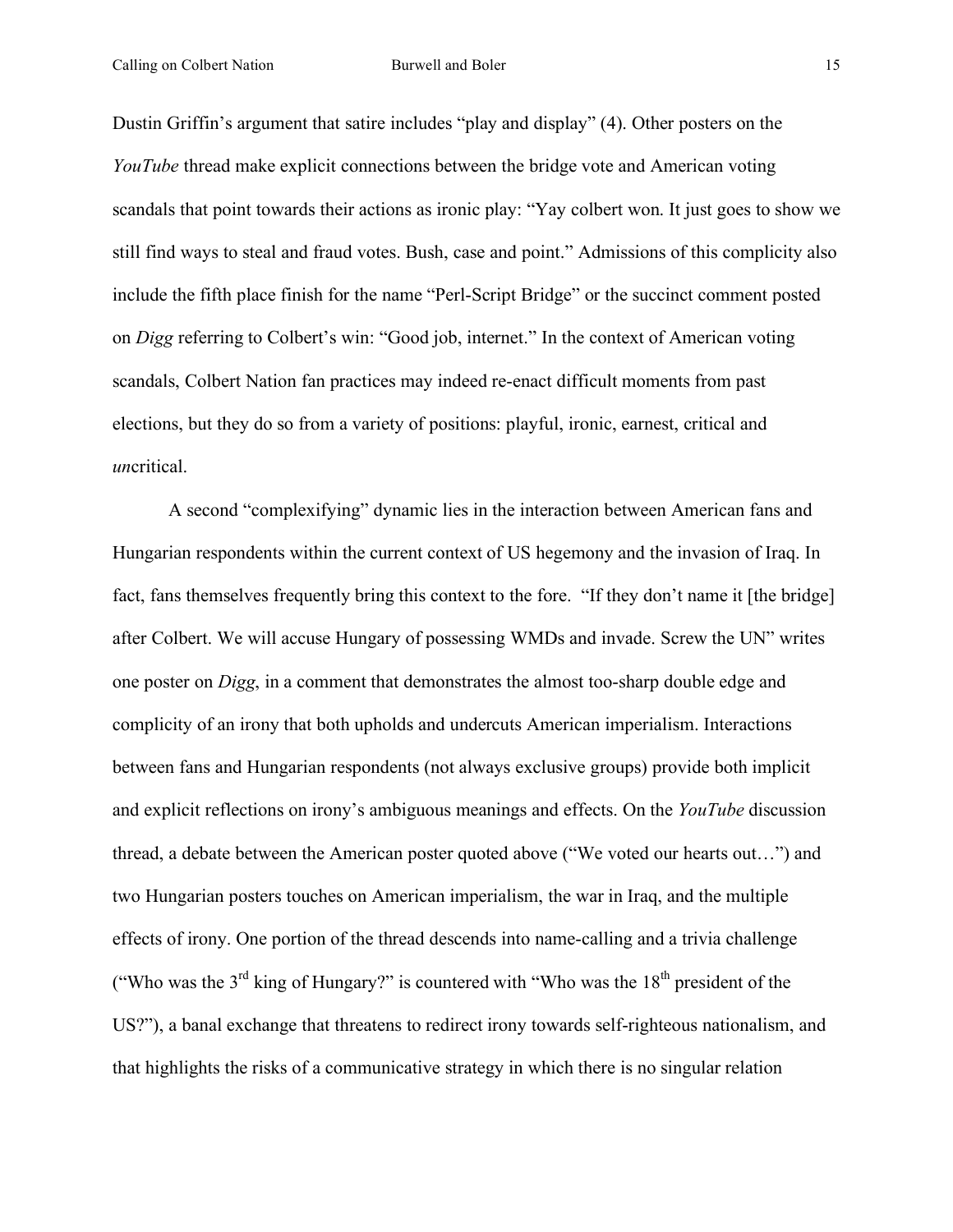between the signified and the signifier. Yet nestled within that same thread, another Hungarian

poster reflects on the potentially useful effects of American fans' pranksterish enthusiasm:

Well, if the whole US wants it to be named after Colbert, Colbert bridge it should be... If that happens, perhaps my beloved country's minister of transportation, a certain Mr Janos Koka, who invented this voting where any silly idea counts and mass voting is apparently not problem, should perhaps resign. If that happens, this joke will have actually served a noble cause.

On the *No Fact Zone*, dialogue takes a somewhat different tone and format. Within the active comments section of the blog, American and Hungarian fans and critics respond openly to one another, and conversations range from encouragement to continue voting, to invective against the Hungarian government, to discussions of American and Hungarian politics, with national political circumstances explained and sometimes compared. Interpretations of the event and its meaning vary, and many posts include their own ironic humour. In response to another Hungarian poster, for example, Hungirl writes:

I think it is funny in a way (or more like pathetic) to see there are people who think the result of this voting means anything in Hungary… [B]ut it's not you/us who will decide. Honestly? I don't really care. Why not name bridges like North Bridge, Long Bridge and Black Bridge, you wouldn't have to rename it with every regime :)

An American poster later adds that "if Stephen Colbert can bring down a stupid Hungarian politician, why, there is hope he can bring down stupid American ones too!" while another poster ironically comments on the vagaries and misuses of online voting by hoping that the Vatican might instigate an online voting system in order to name Stephen Colbert a saint. While the original invitation and fans' ensuing ballot-box stuffing retain the capacity to "cut both ways" – to uphold and undermine American corruption and imperialism – they also proliferate beyond these binaries, acting as provocating tools that stir up playful performances, communicative exchanges and regressive debates in unpredictable and occasionally contradictory ways.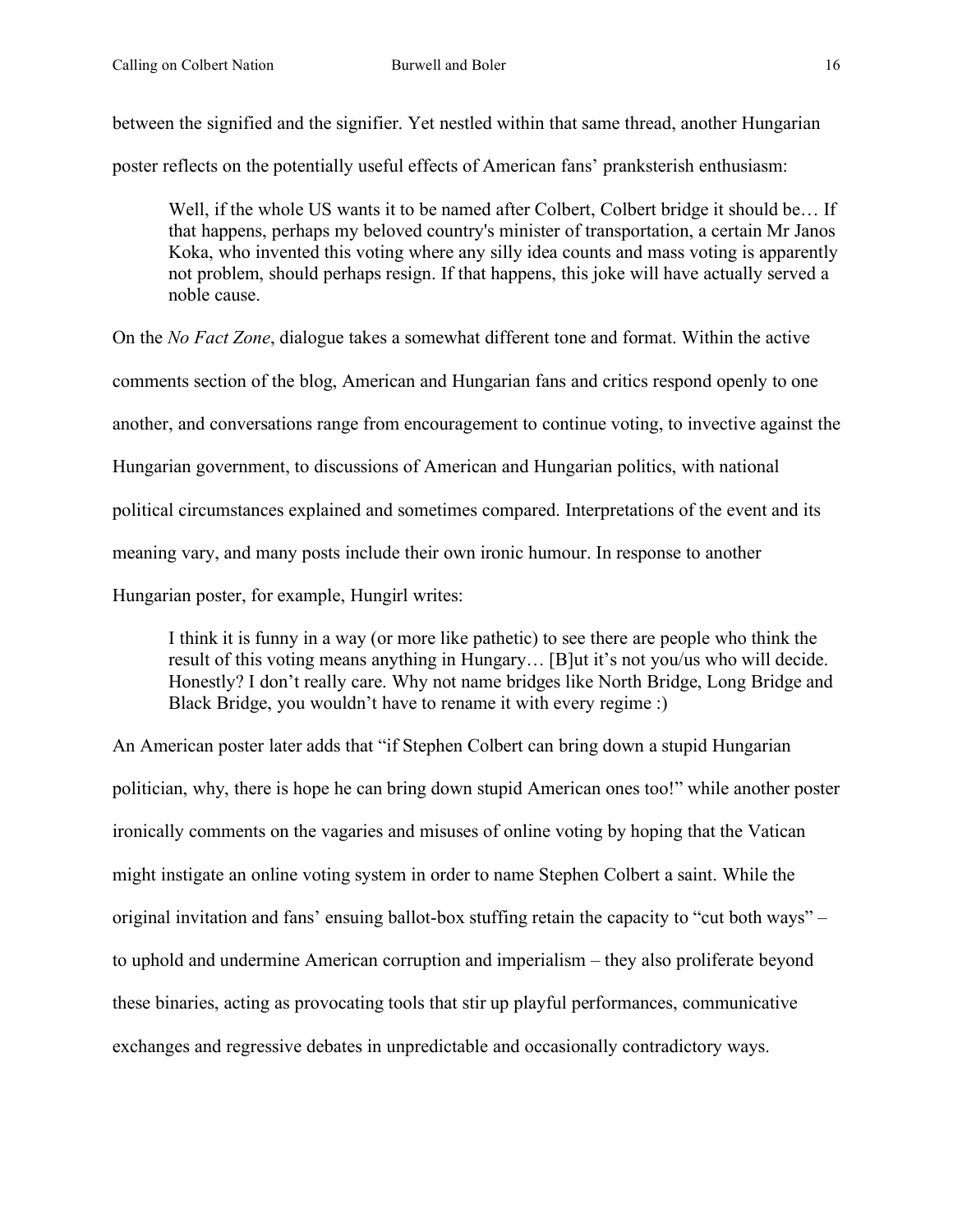Calling on Colbert Nation **Burwell** and Boler 17 and Boler 17

Without thinking about fans – their activities and exchanges, and the circumstances that frame their contributions – the significance of the Hungarian bridge event is almost entirely lost. More, the complications and complicities that riddle ironic expression, and that make it such a risky proposition, are left unexplored. As this event suggests, the "heroes" of the Colbert Nation do not replicate or even extend the ironic utterance, but rather activate its multiple meanings. In collective performances that reveal Hutcheon's assertion that are irony and parody are inevitably political, they *make irony happen*. In the final section, we turn to a re-reading of two of our interviews with prominent bloggers in order to analyze more closely this relationship between fandom and politics, activism and affect, and to suggest how fans might equally *make politics happen*.

### **III. Uberfans and activists: How fan practices problematize the political**

Between September 2006 and May 2007, we undertook 35 semi-structured interviews with video producers and bloggers addressing topics such as the war in Iraq, American politics, and the conservatism of the mainstream media. While our questions were designed to explore the possibility of political engagement and articulations of dissent through online networks, it soon became clear that emotion, creativity and performance were as much a part of these producers' practices and motivations as the intention to correct dominant accounts or initiate public debate. From the need to express frustration and anger with US policies and mainstream media representations, to the desire to build community and create a sense of belonging, interviews with online producers pointed towards the role of affect and imagination in constituting new kinds of counterpublics online. At the same time we became aware of this affective dimension, fans of "fake news" were also gaining visibility through the actions of the Colbert Nation, and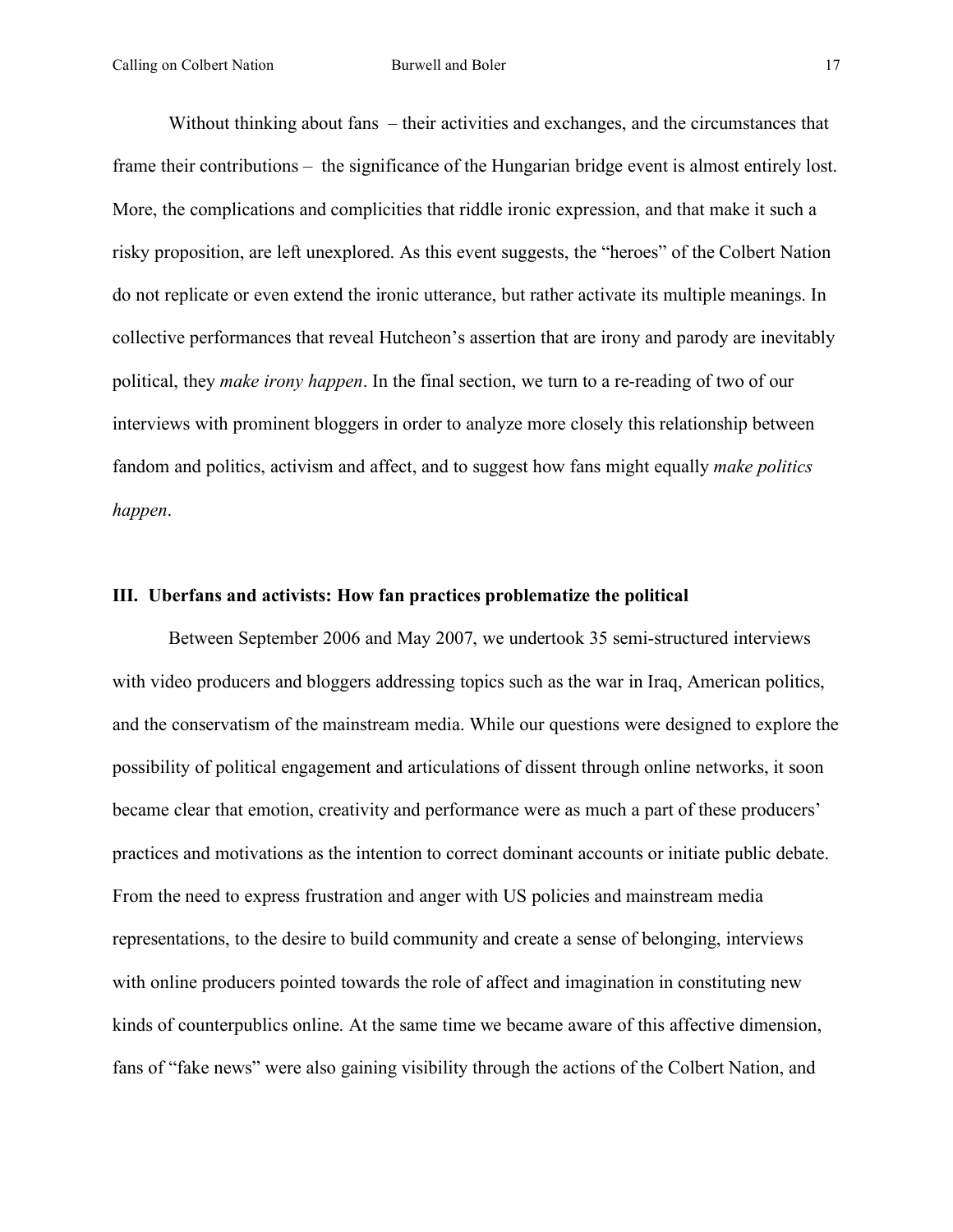many of their activities – community-building, archiving, circulating, – intersected with the practices of our interviewees. In our final section, then, we turn to interviews with producers of two of the most influential independent blogs related to *The Colbert Report* and *The Daily Show*: Lisa Rein is a co-founder of Creative Commons and the writer of the popular and eclectic blog *On Lisa Rein's Radar*, while DB Ferguson is the creator of two Colbert-related fan sites, *NoFactZone* and *Colbert University*. Neither blogger can be "identified" simply as a fan or an activist; they enact the identity of both, albeit in different ways and as different modulations of those identities. But in their motivations and their practices, both prompt important questions about activism, affect and the naming of the political.

Long overlooked or dismissed by thinkers such as Jurgen Habermas or Max Weber, the productive role of emotion in citizenship, politics and the formation of public spheres remains undertheorized. In his ground-breaking work on public and counterpublics, for example, Michael Warner outlines features of publics, including textuality, performativity, expressivity, and "poetic world-making," yet leaves out any explicit discussion of emotion, perhaps because, as Brian Massumi notes "there is no cultural-theoretical vocabulary specific to affect" (27). Nonetheless, a number of theorists of both fandom and politics have begun to consider the central role that affect might play in political life. In *Entertaining the Citizen*, van Zoonen explores parallels between fan communities and political constituencies. One of these parallels lies in the role of "emotional investment." While emotional investment has long been associated with fans' commitment to particular texts and engagement with fan communities, it has often been *dis*associated with political constituencies, where it is seen as secondary or even threatening to rationality. Yet as van Zoonen argues, the distinctions between rationality and emotion, and between fans and citizens, are misleading. Drawing on George Marcus' work on "affective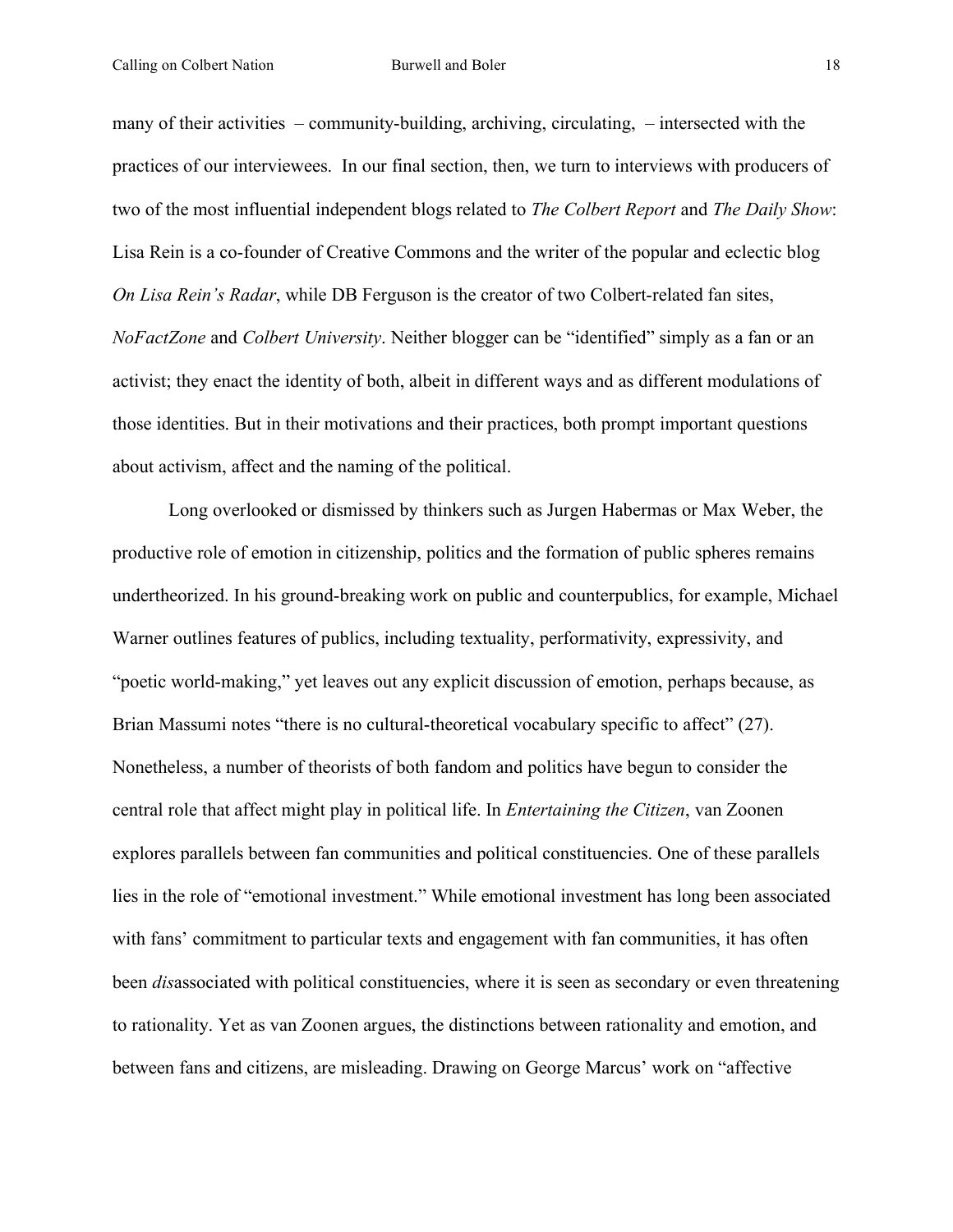intelligence," van Zoonen argues that "without the affective investments resulting from enthusiasm and anxiety, political interest and commitment would falter…just like fan communities would wane without the emotional input of their members" (66). A second equivalency lies in the kinds of activities undertaken by the two groups, activities that combine rather than separate out rationality and emotion. As van Zoonen outlines, the activities of fans are remarkably similar to those practiced by ideal citizen groups. "Fans have an intense individual investment in the text, they participate in strong communal discussions and deliberations about the qualities of the text, and they propose and discuss alternatives that would be implemented as well if only the fans could have their way" (63). These, she argues, are the same "customs that have been laid out as essential for democratic politics: information, discussion, and activism" (63). Imagination, feeling, performance, sociability, discussion, action: all, according to van Zoonen, are necessary aspects of fan *and* political communities.

In "There is Drama in Networks," Noortje Marres makes similar claims about the role of performativity and affect in politics. Marres' analysis of social web networks offers a frame for understanding the shifting nature of political activities within an era of media convergence. She writes that:

…distributed relations among organizations and individuals as facilitated by networked media present perhaps the most interesting site for communication, collaboration, and contestation regarding political issues. At the same time, many commentators and politicians have…declined to openly acknowledge networks as forums for politics, even if political networks continue to proliferate. In this context, *it seems especially crucial to… reconsider the conditions on which we speak out in support of networks as sites for politics*. (175, emphasis added)

The proliferation of networks that she analyzes as the dramatic backdrop necessary for politics suggest the increasing difficulty of identifying "where" politics take place. Within a performative understanding of politics, Marres argues, agency is distributed amongst many actors, and cannot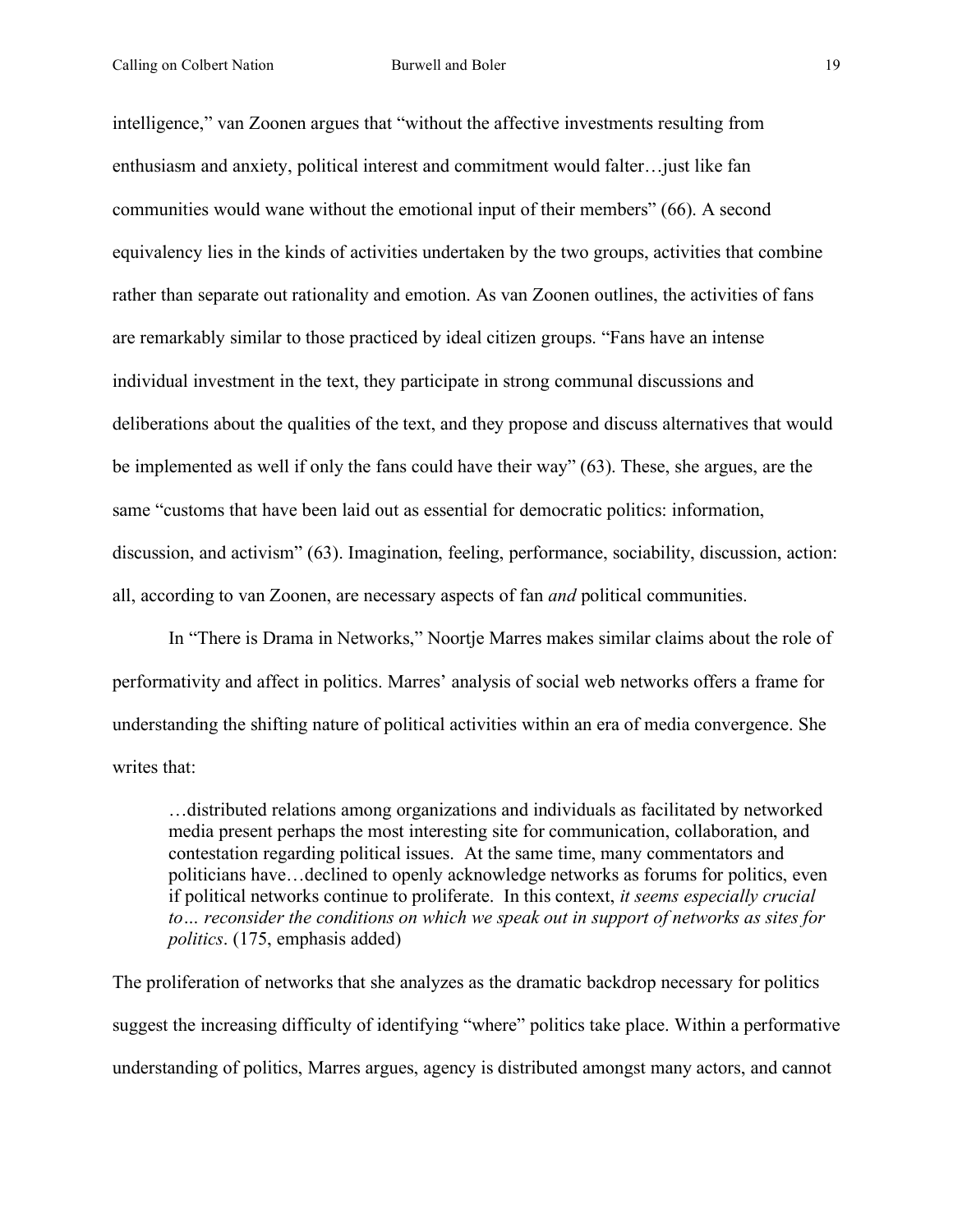be limited to a specific domain, a claim that resonates with our own early realization that politics were in fact being enacted on fan sites and in fan communities. Drawing on John Dewey, Marres writes "if, as Dewey, suggests, the entanglement of social actors in networks constitutes a prime source of political affectivity, then the configuration of these actors into political collectivities emerges as a crucial political event" (183). Such a notion of politics sees the possibility of political activity as distributed, spread out amongst a number of actors and locations and moments. With this potential in mind, then, we turn to the motivations, practices, activities and events of two prominent bloggers who have chosen to comment on the "risky" texts that are *The Daily Show* and *The Colbert Report*. Our interests here are manifold. Through close attention to each blogger's description of her own motivations and practices, as well as her analyses of the current mediascape, we hope to 1) explore the overlap between fandom and political activism, including the role of affect and sociable activities; 2) highlight the kinds of questions that attentiveness to fandom and fan-like feelings bring to the surface, and 3) consider each blogger's relationship as an independent producer to the corporation of Comedy Central, a relationship which returns us to issues of complicity and the complexities of ironic consumption, as detailed in the previous section.

Lisa Rein began her blog in 2001, a relatively early date, particularly in light of our findings, which show a dramatic increase in blogging on 2003 and 2004. *On Lisa Rein's Radar: Things on Lisa Rein's Fair and Balanced Mind Today* first came to our attention because of its huge archive of *The Daily Show* clips. In fact, Rein has a complete archive of the program since 2002 (6), much of it available on her site. This archive is part of a larger and fascinating site dedicated to links and commentary on a wide and eclectic range of issues, including anti-war protests, US government policy, popular culture, music, environmentalism, technology and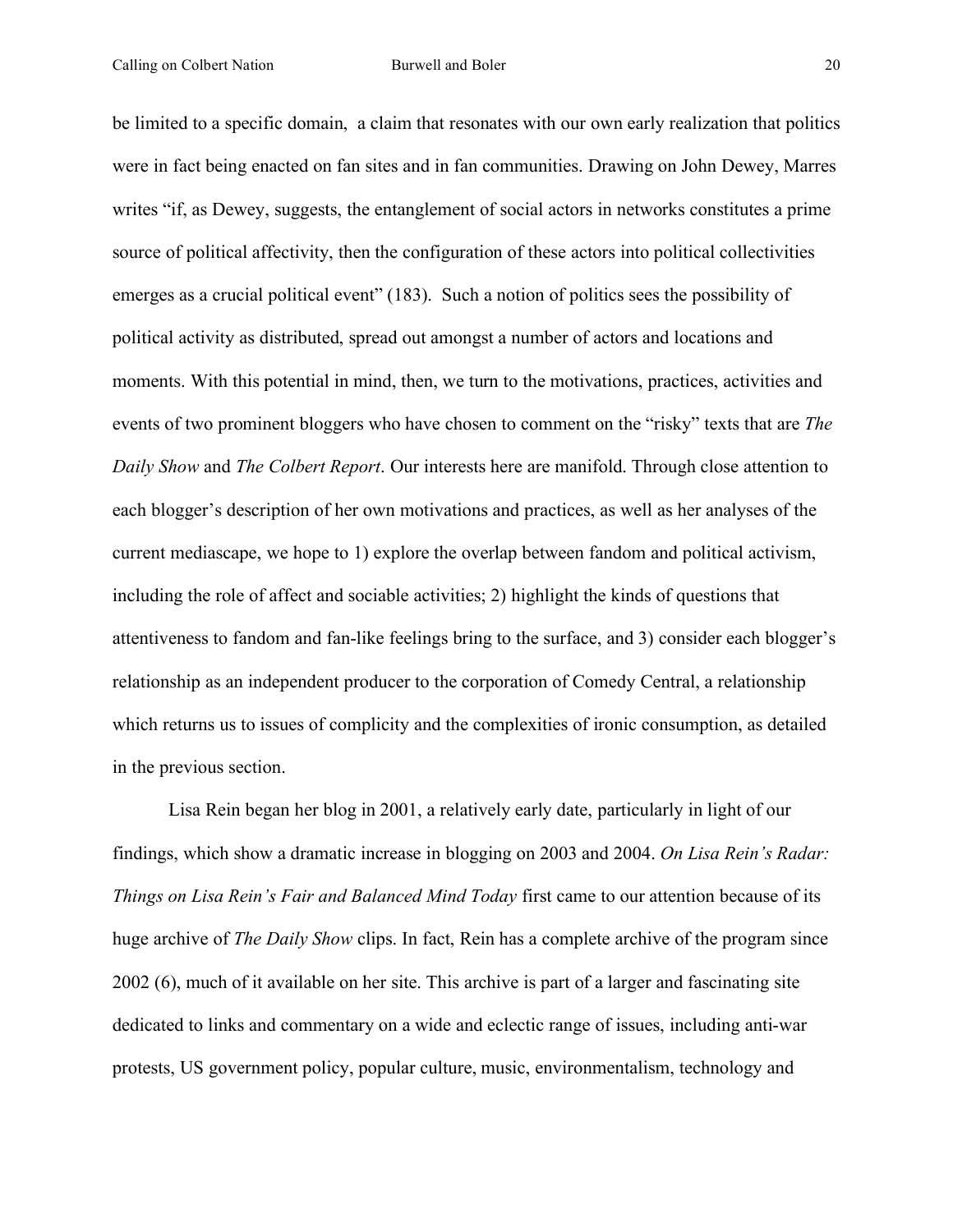Calling on Colbert Nation **Burwell** and Boler 21 **Calling on Colbert Nation** 21

hacktivism. Unlike DB Ferguson, whose "Colbert-centric" blogs we look at next, Rein does not identify as a fan, but rather as an activist. Although during her interview Rein jokingly remarks "what a great political activist I am sitting on my arse in front of the computer," her site and her own descriptions of her involvement at anti-war protests indicate her high degree of online and offline political activity. What makes Rein's practices particularly relevant here are the way they combine elements and motivations associated with both fandom and political activism; an intense emotional investment in a popular culture text – *The Daily Show* – and a desire to create communities of affinity around this text, co-exist with the intention to "educate" and create the conditions for political change, reinforcing van Zoonen's suggestion that the alleged distinction between fandom and political organizing may not be so great.

Rein describes her reasons for watching *The Daily Show* in both emotional and critical terms. She explains that she began watching in the summer of 2002, when it became clear to her that Bush was planning to go to war, a development that seemed to be overlooked by the mainstream media, but which was acknowledged – and critiqued – on *The Daily Show*. Rein explains that sometimes it "felt kind of like me and *The Daily Show*" were the only ones recognizing this "drumbeat to war." She describes the program as "a voice of sanity in a world gone mad," suggesting its role in alleviating a sense of alienation: "When Jon looks at the camera and just says, 'You know they're fucking insane, right?' it makes you feel better." At the same time, Rein saw the program as fulfilling the "questioning" role that had been abandoned by the mainstream media. "*The Daily Show* were serving the function that real news was supposed to serve and they were the only people doing it," she remarks. In a related essay "The News: You Gotta Love It," Jonathan Gray posits the possibility of "news fans" – news consumers who, in their online discussions, combine passionate interest in news texts and personalities with rational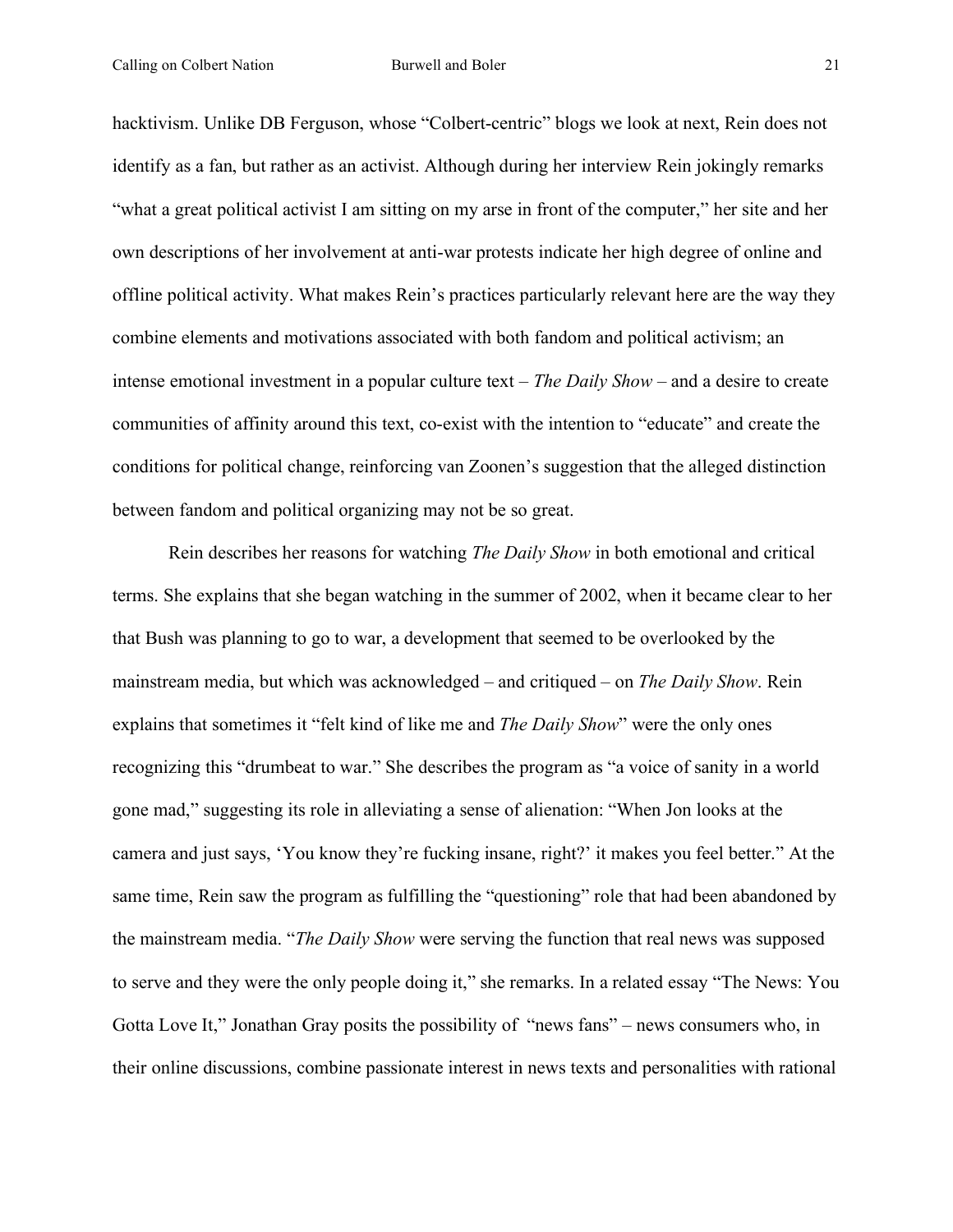argument – and suggests that such a fandom destabilizes conventional interpretations of news audiences, politic engagement and fan studies. Here, Rein's critical appraisal of the function of *The Daily Show*, alongside her enthusiasm for the program, supports Gray's suggestion that there may be a "more profound marriage" between current affairs, politics and fandom "than many would deem either existent or appropriate" (Gray, "The News," 76).

Rein's own enjoyment of the show, the relief it brought her, and her sense of its political significance very quickly led her to want to share it with others. Rein explains that she first started blogging about and posting clips from *The Daily Show* when Henry Kissinger was appointed to head up the 9/11 Commission:

Nobody said anything but *The Daily Show*. They were like, "Hey who better to head up the war crimes commission than the king of war crime"…And I felt, God, people have to see this. I had just gotten a new camera that had analogue inputs that allowed me to do my stuff. I can't get a digital signal out of the TiVo. So it's only because they have analogue RCA jacks that I can put into my camera, make a tape in my camera and FireWire from my camera to my computer...That's how I did it. So I put that up and then you know, people cared. Two weeks later he had to step down… And I think a lot of it was *The Daily Show* and the Internet (5).

From this moment until 2005, Rein regularly posted clips from the program. She appears to have two motivations for this activity; first, to create an archive of a program she believed provided necessary information, context and critique, and secondly to create a community around that archive. Concerning her decision to archive, she explains that "what I meant to happen was to put together a collection of information that could be useful for people" (18) and "to be like a library and let everybody have access to this stuff" (8). In fact, Rein's extensive archive *was* put to use, not only via the web, but also in Dorothy Fadiman's documentary *Stealing America: Vote by Vote*. Related to this desire to share important material, Rein also expresses a desire to connect with others who share a sense of alienation from mainstream news coverage and, correspondingly, to create and establish community. When asked whether she feels like she is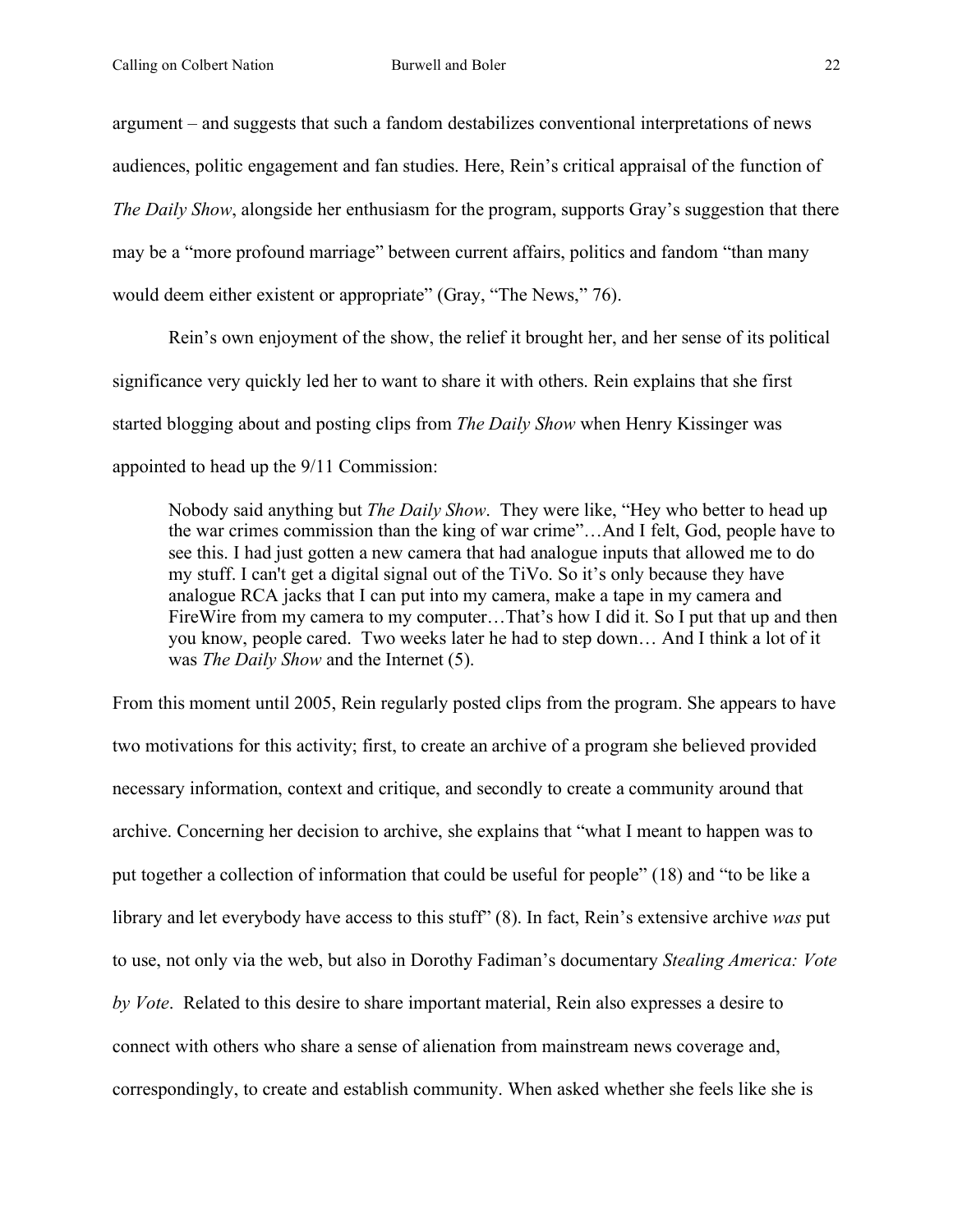part of a community through blogging, Rein replies "That's the whole point." She elaborates by explaining that a community of discussion – formed through comments and links – developed around her archived clips, which helped like-minded people to find each other. "It was just nice know that weren't all crazy," she explains. Rein also suggests that this community may have formed around her clips in part because they reflected *The Daily Show's* use of comedy, thus providing a critical but also playful and pleasurable space in which to engage in political discussion.

The sharing of materials, and the creation of interpretive and discursive communities are certainly not limited to fans groups; indeed, as van Zoonen argues, these same activities are also at the core of democratic practice, and Rein's work here provides an illuminating example not only of the similarities between fan and political organizing, but of their intersection. What is also important to recognize here is the way in which a popular culture text – and more, shared enjoyment in a text that helped participants to overcome feelings of isolation and create a sense of belonging – lies at the centre of this evaluative discursive community. As Gray suggests, emotional and fan-like feelings for a text do not preclude rational and critical responses to that same text. Indeed, a response that mixes delight in the program's comic elements as well as an appreciation of its critical and political importance within the context of shrinking public journalism not only points to the success of the program's discursive integration (Baym) of comedy and news, but more importantly here, may provide a fuller and more representative picture of political organizing and citizenship in which affect, sociability and networking are constitutive elements.

It is also worth noting here Rein's relationship to Comedy Central and its parent company Viacom, as yet another manifestation of her complex fan-activist-archivist activities. As Rein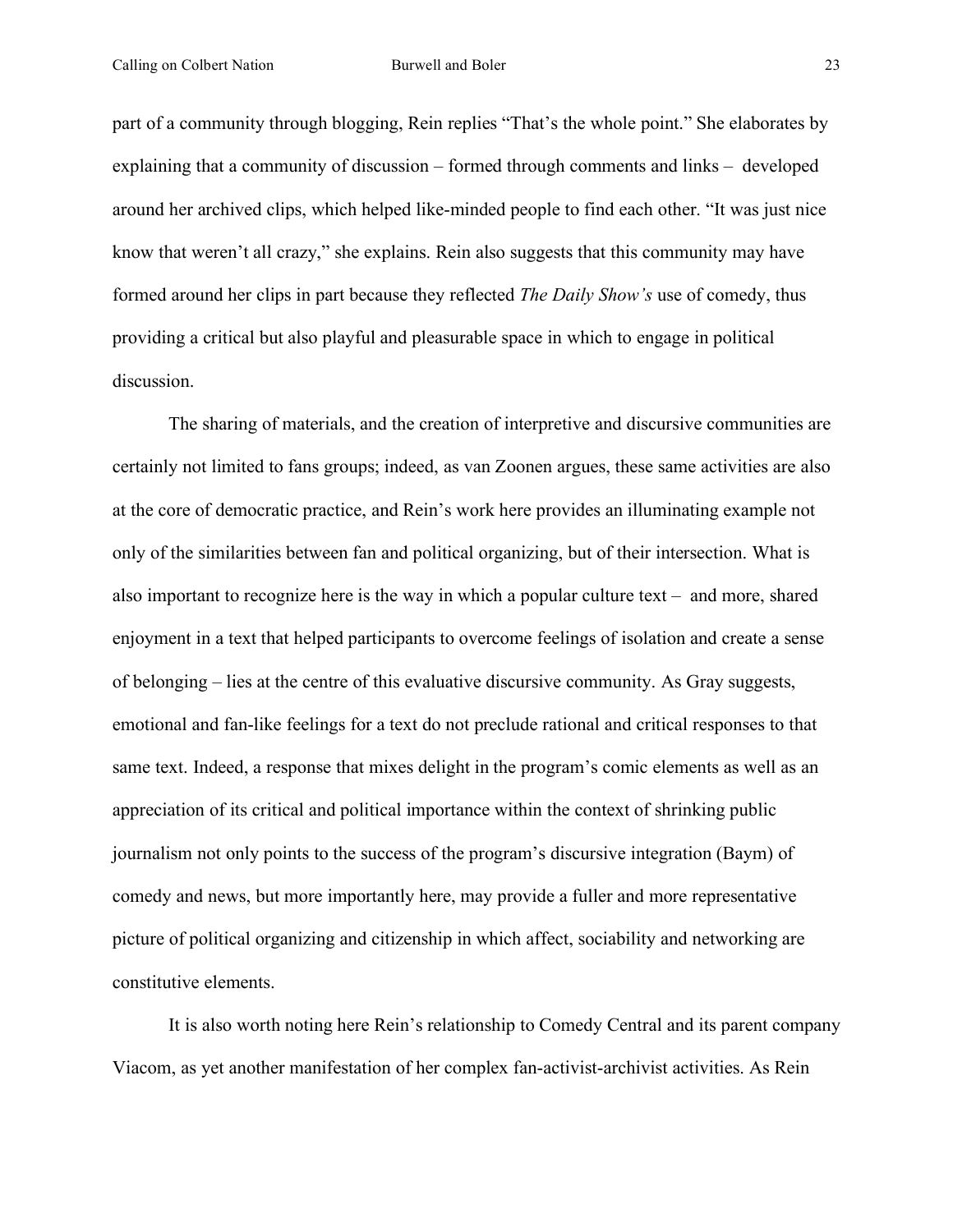Calling on Colbert Nation **Burwell** and Boler 24 **Calling on Colbert Nation** 24

herself comments, "there was this certain sense of disbelief that I was just taking those clips and putting them up and not being challenged." The fact that Rein posted copyrighted material and was not challenged by the company later notorious among fans for its "YouTube purges" does indeed seem remarkable, and she explains it by suggesting that she thinks Comedy Central "secretly loved what I was doing." This ties into the way that both Rein and Ferguson see their work as promoting the presence of their favorite shows. In both cases—without certain evidence but with all likelihood—each suspects that Comedy Central pays attention to her site, in order to gauge audience reactions and shape future content. As Rein says, echoing something they both express, "I believe that my blogging of their show brought them to a larger audience, increased their viewership… and got them carried in foreign countries. There was no way for anyone in foreign countries to even see *The Daily Show* except for the Internet clips." Rein's explanations here point us towards the complex relationship between the emerging user-producer and the mainstream media, and demonstrate the ways in which fan productions amplify the commercial presence of multinational media corporations and at the same time perform important affective, communal, and in Rein's case political, functions that may be at odds with corporate agendas.

Where Lisa Rein identifies herself as an activist and archivist (amongst numerous other identities), DB Ferguson identifies herself as an "Uberfan." On her "Colbert-centric" blog *NoFactZone*, she describes herself and her motivation to begin blogging about *The Colbert Report* in the following way:

Since a very young age, I've been what one might consider to be an Uberfan. I subscribed to newsletters, I wrote letters to stars, I collected and I obsessed….The Web makes it possible to be an uberfan in ways that were impossible back in my teen years … I've been a fan of Stephen Colbert for quite some time, but after seeing the rabid fan base of Colbert come alive after the 2006 White House Correspondent's Dinner, I yearned to commune with others who had the same zeal and vigor for Mr. Colbert as I did. My quixotic charge became clear: to make a site for fans of Stephen Colbert that were as rabid as me. I could create that "ultimate" web site for Colbert fans myself! I could take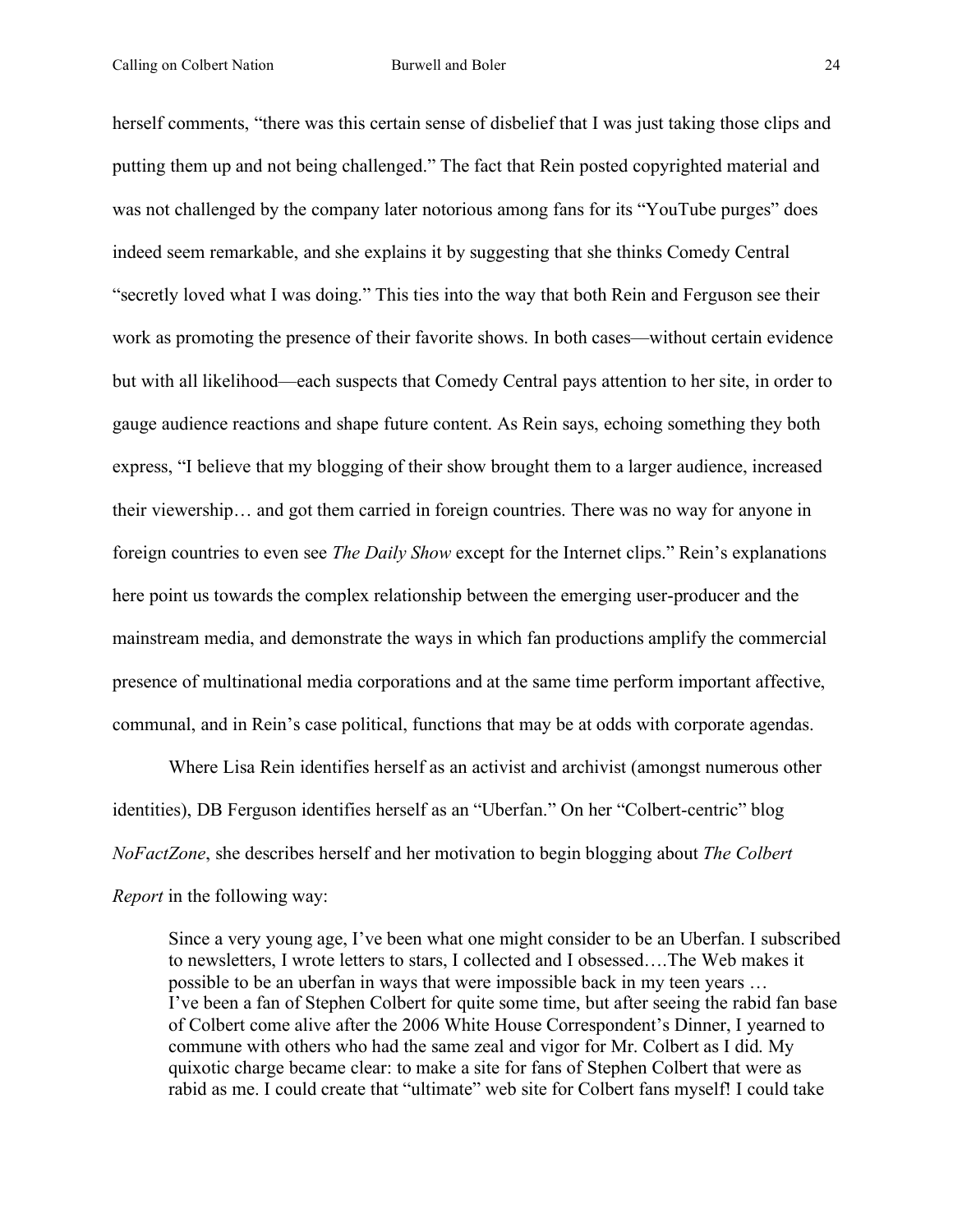this encyclopaedic (and otherwise useless) knowledge of the minutiae of Colbert and put it to use for the good of mankind.

In July 2006, Ferguson began *NoFactZone*, a frequently-updated blog that includes detailed episode guides, links to Colbert-related articles, a comments section, contests, interviews and graphic features, such as a map that details where fans can buy Colbert's Americone Dream ice cream. As her own description implies, part of Ferguson's motivation to create the site was her disappointment with the Colbert fan sites at that time; in particular, she mentions *Colbert Nation*, a website that appears to be fan-run, but which, with closer inspection, is revealed to be owned by Comedy Central. Since its launch, *NoFactZone* has become one of the most-visited fan-run *Colbert Report* sites, and has been linked to by a number of well-known sites, including *The Huffington Post*, *TV Squad*, and PBS's *MediaShift.* In July 2007, Ferguson began a "sister site" with the *Colbert University*, a website (rather than a blog) that houses much of the archived knowledge of *NoFactZone* under "pedagogical" categories such as "Core Curriculum," "Electives," and "Final Exam." Ferguson writes that "the goal of Colbert University is to serve as a permanent, accurate resource for those wishing to know more about the characters, terms, ideas, and world of *The Colbert Report*, and to inspire thoughtful analysis (as well as riotous enjoyment) of this groundbreaking experiment in interactive television." Just as Ferguson claims a very different identity and relationship to her chosen text than Lisa Rein, so too do her practices, motivations and sites provoke quite a different set of themes and questions. Where Rein's passionate commitment to archiving, sharing and discussing *Daily Show* clips blurs the lines between popular culture fandom and political activism, Ferguson's insider-knowledge of fan culture, and her complex engagement with *The Colbert Report* both as a parody and as a corporately-produced popular culture text raise significant questions around the politics of fandom.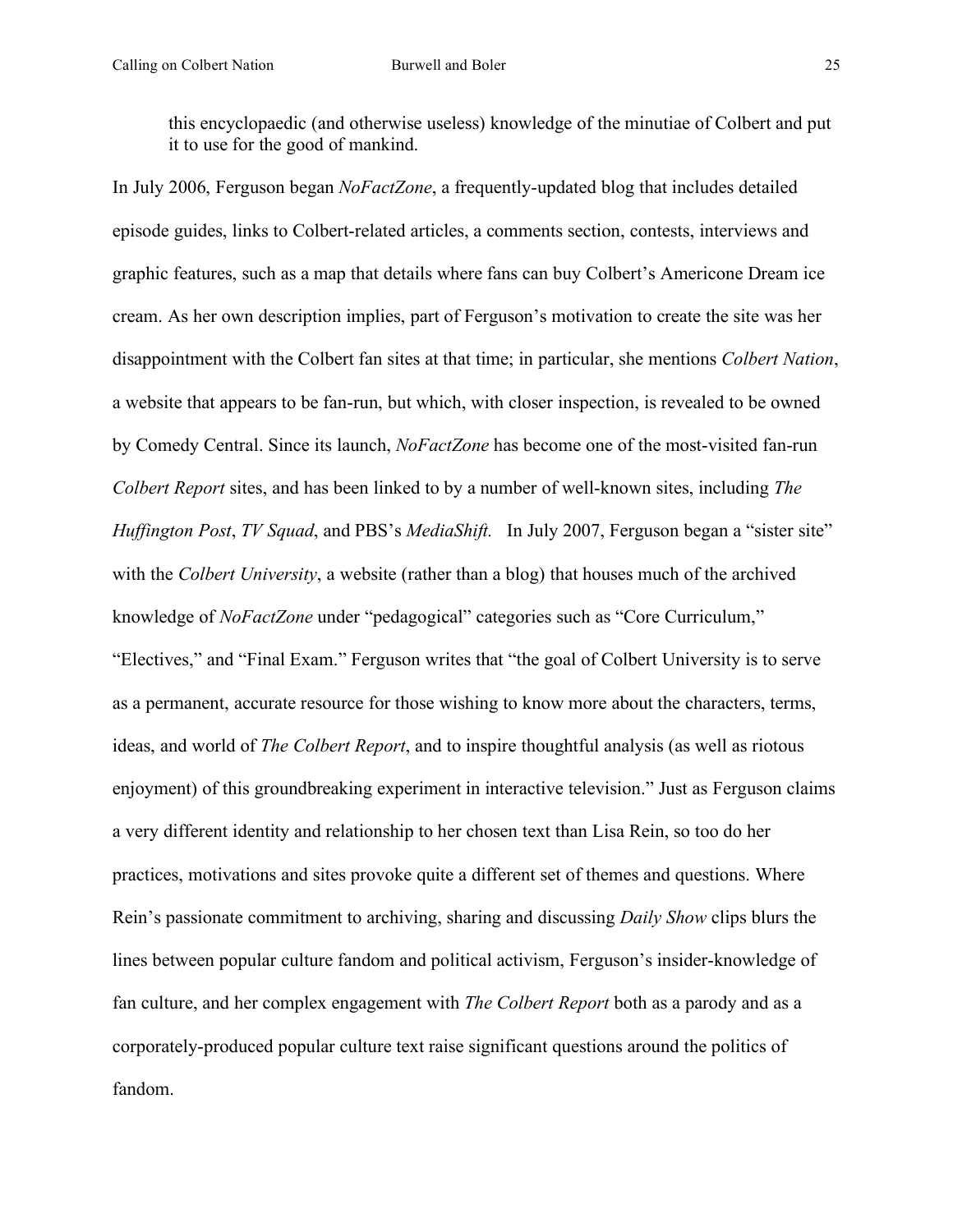Like Anita, the *Daily Show* fan who subtitled her blog "if you want politics, go away," Ferguson rejects what she sees as an overly-politicized reading of *The Colbert Report*. She identifies *NoFactZone* as an entertainment rather than a political blog, an identity that she upholds in her decision-making about the site. Shortly after the StewartColbert08 movement began, for example, she decided to remove their links from her site, feeling that they were pushing a political agenda she did not want to endorse. "On my blog I don't really talk about political stuff… I talk about [Stephen's] show, I talk about his appearances and every once in a while somebody will say something like, 'Oh that's so liberal of him or whatever' but normally most of the really hardcore Stephen fans understand that he's not trying to be uberliberal or uberconservative or uberliberal posing as conservative, he's just trying to be funny." In fact, Ferguson's view of the program as comedy first and foremost mirrors Colbert's own public representations of his work, as she notes herself when remarking on Colbert's scathing White House Press Correspondents Speech:

Colbert has said over and over – and pretty much the only answer he will give when asked about the speech: "I was just trying to make people laugh. You guys can read into it whatever you want. I was just trying to be funny." And I honestly kind of believe that. I think he was trying to roast him [Bush] a little bit, I just don't think he realized how political the whole situation would become until after it was over.

Perhaps unsurprisingly, she extends this apoliticism to Colbert's audience, remarking that "you'd be amazed at how unpolitical the Colbert fan community is." Ferguson's insistence on the program, fans, and her own site as entertainment rather than politics might be read, in part, as an understandable need to make the interviewer (who at that point in the project was perhaps more attuned to political activism than fandom) recognize the context and starting place for her own work. And yet for all of Ferguson's rejection of politic interpretations of *The Colbert Report*, her interview is nonetheless riddled with insights and questions into power and politics –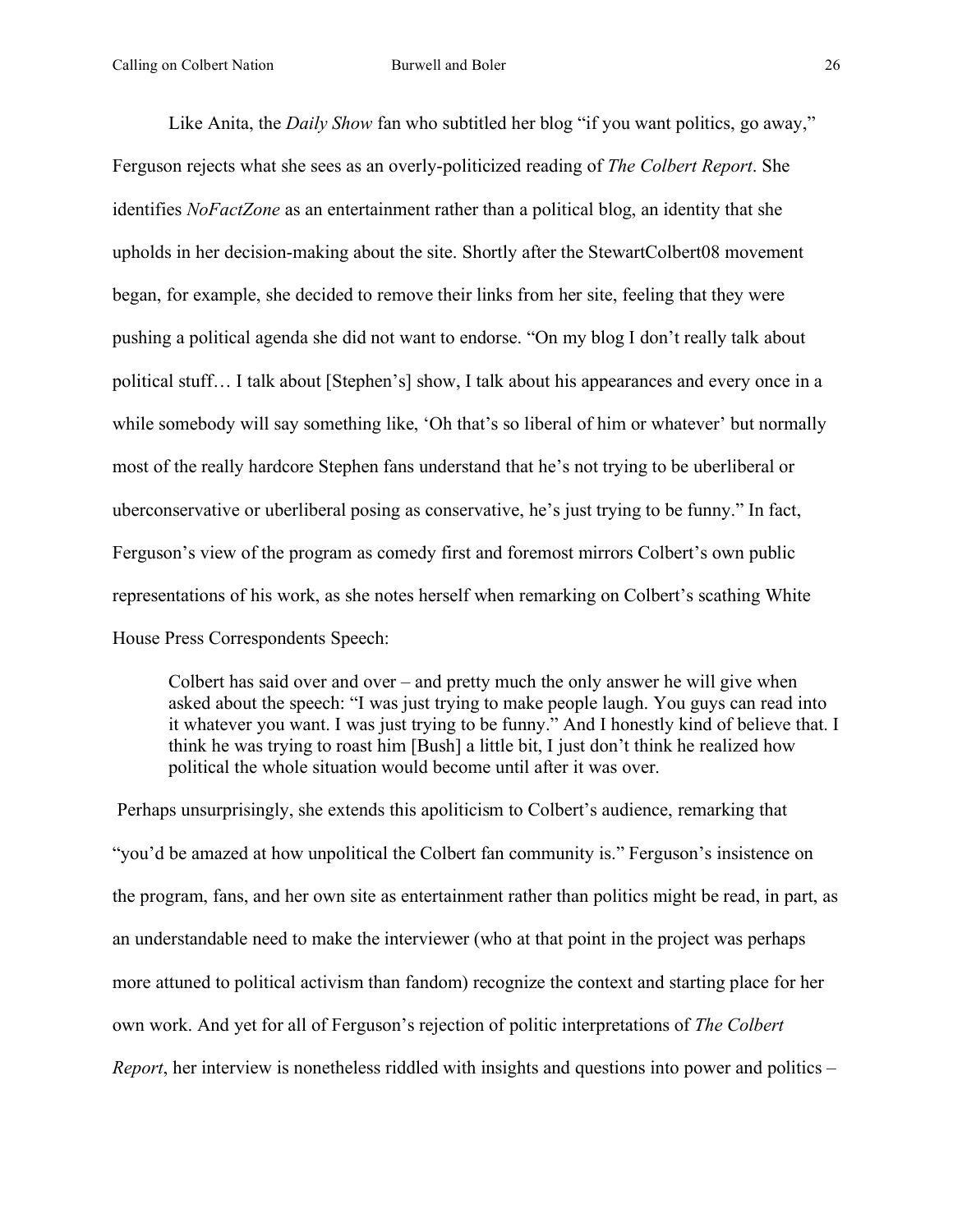Calling on Colbert Nation **Burwell** and Boler 27 and Boler 27

the politics of fan communities, the politics of parody, and underlining both, the question of just what constitutes "the political."

Indeed, and perhaps ironically, while she asserts the apolitical nature of her own site, as a longtime and self-identified Uberfan, Ferguson is extremely savvy to the power relations and hierarchies within fandom itself. She suggests, for example, that she chose the gender neutral name "DB" to write under because "I didn't want to lose credibility with my site by being pigeonholed as a fan girl." She similarly chooses to "write as professionally as I can" and to prohibit sexualized fan fiction, or "slash," from her site in order to keep it from being seen as a feminized and therefore denigrated space. Ferguson is also acutely aware of the circulation of power within the blogosphere, and she notes with pride her site's high Google rating, its links from well-known sites, and its impressive traffic. Ferguson's willingness to address yet another power dynamic – that which plays out between corporate media producers and user-producers like herself – is evident in her "Open Letter" to vice president of digital media at Comedy Central, Erik Flannigan. When Flannigan tells a *Los Angeles Times* reporter that the company hopes to move fan response onto corporately-owned sites (Chmielewski), Ferguson responds by posting a letter on her site that critiques Comedy Central's digital media strategy, and in particular its *Colbert Nation* site, which she compares unfavorably to her own.

We might also, in recognizing diverse political moments, return to our considerations of irony as a transideological site. In the playfully exaggerated rhetoric that Ferguson occasionally uses in both her interview and the site – following mention of Colbert's name, for example, with the phrase "all praise and glory to his name," Ferguson does indeed play a role in Colbert's parody, that of the adoring audience, in that way activating Colbert's critique of mainstream media's megalomaniac personalities. And it is certainly not a role she is unaware of. Her *Colbert*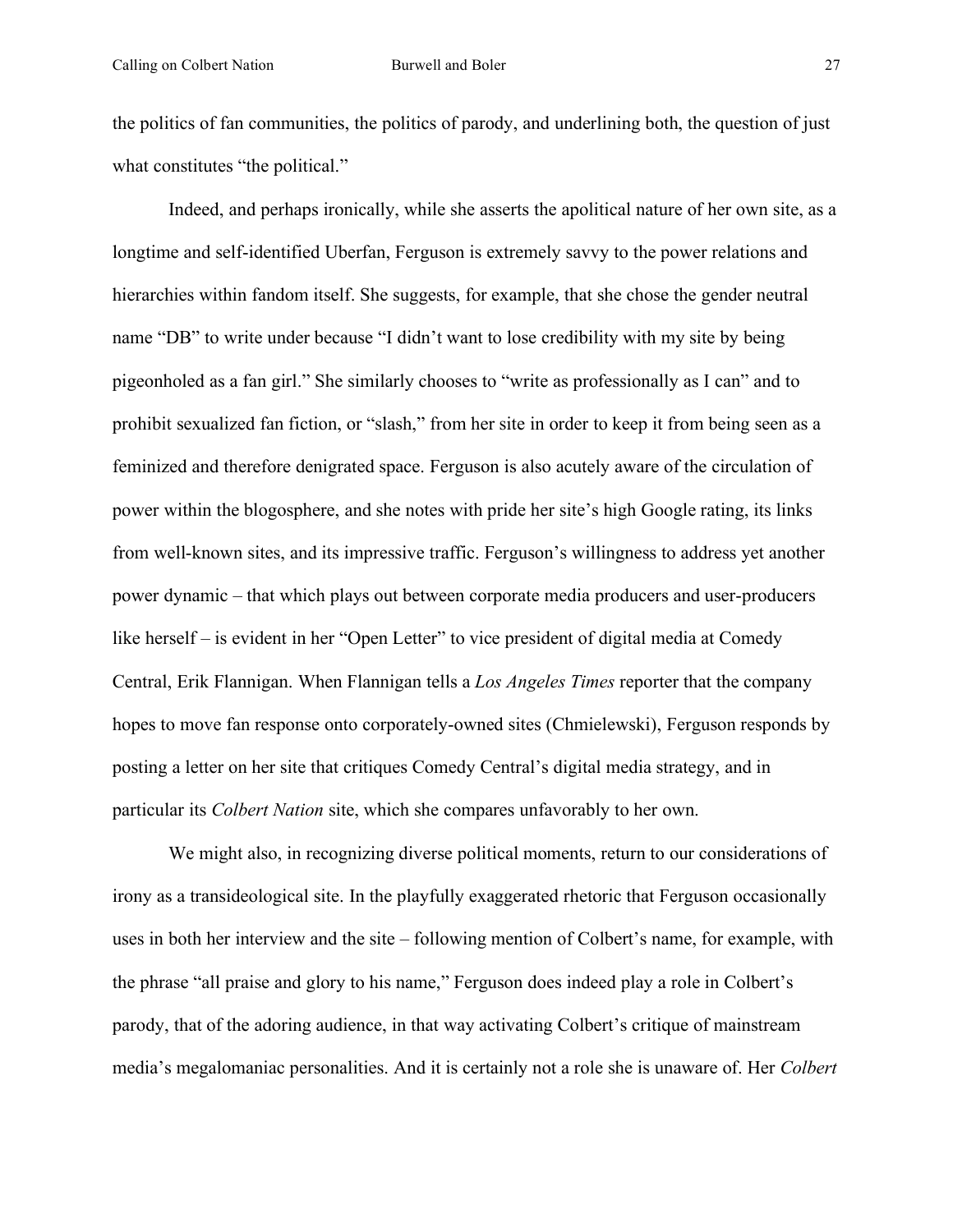plays in relation to Colbert's parody:

Although observers often characterize the Colbert Nation as a monolithic mass, the audience—at least the it-getting part of it—actually has a certain schizophrenia. As explained by one fan, "During the WØRD, when Stephen says something completely bogus, we applaud and cheer, playing up our character as His Followers, but when the WØRD's Bullet makes a witty remark and rips Stephen's logic to shreds, we choose to cheer it on as well, returning to (some twisted form) of reality and [acknowledging] the absolute ridiculousness of what Stephen is saying." A similar dynamic occurs in Stephen's interviews with guests, when the audience typically cheers both Stephen's ridiculous points and the guest's well-expressed counterarguments.

In a similar fashion, Ferguson claims the right to have her adoration read in more than one way: while it may indeed be the role-playing of a "follower" in a political parody, it is also the genuine response of a committed, passionate, hard-working and creative fan to her fan object. The double edge of irony, it seems, might also apply to irony's fans.

Underneath such observations, of course, is the troubling question of just what constitutes the political, and who names it. This is certainly not a new question in studies of fandom. As Henry Jenkins has suggested, in some fan studies there is "an attempt to pull back from the fan community at the end of such writing and say, right, now we can arrive at the truth that the fans don't yet recognise about their own political activity" (Jenkins, "Interview," n.p.). Yet that is not what we want to do here; in fact, we have no particular truths to claim about fandom. Rather, we want to suggest that visiting fan sites and talking to fans, activities that we initially resisted, ultimately complicated and broadened our own interpretations of ironic expression and political expression. Taking into account fan communities, practices and discussions meant that we had to approach responses to political parody with an understanding of irony not simply as a text that audiences "get," but as a collective, complex and sometimes contradictory event that audiences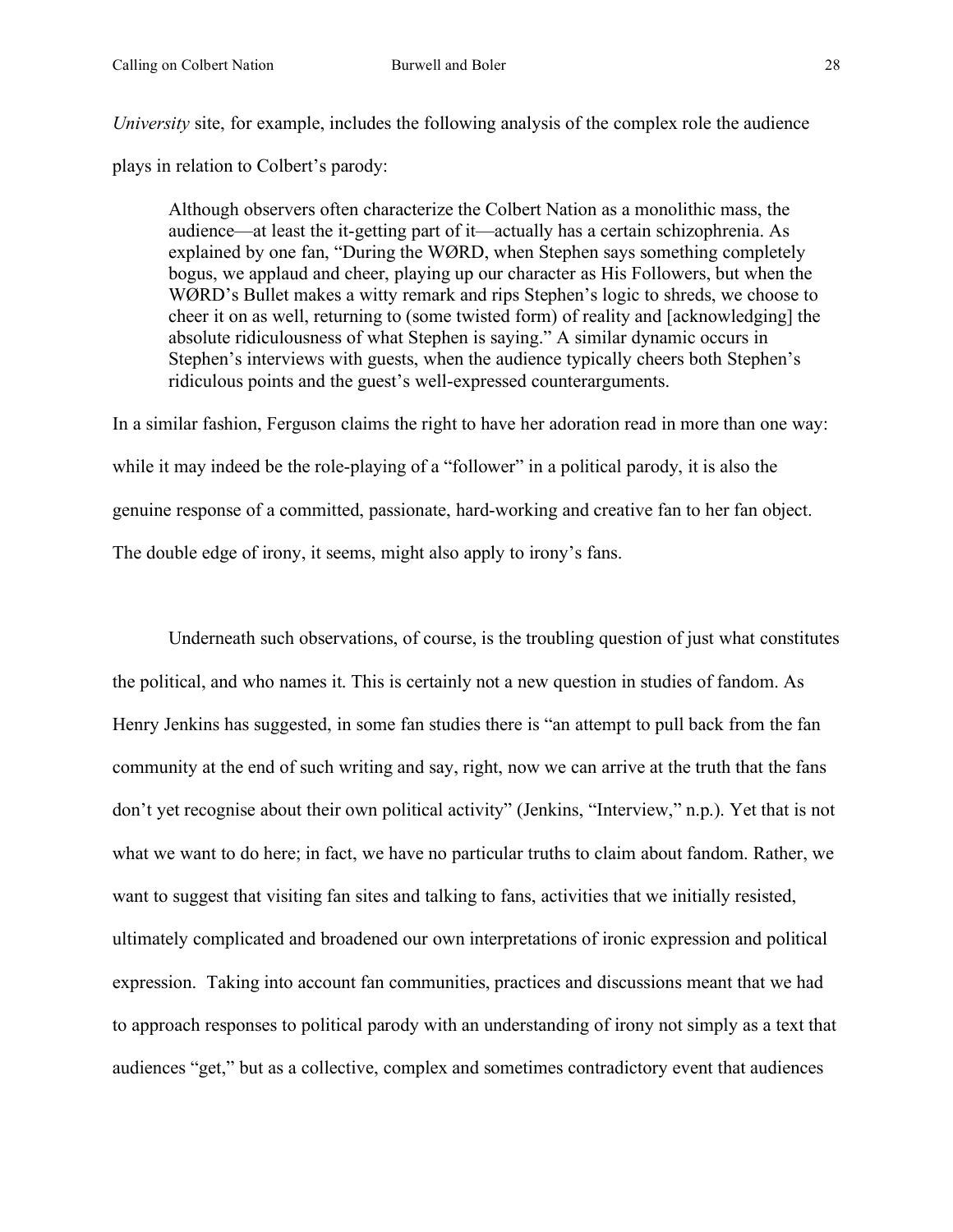make happen. Listening to fans and the way that they describe their own work and motivations meant that we could not sit comfortably with an interpretation of political activism that set aside enthusiasm and emotional engagement with a text. And finally, attempting to record and grapple with the multiple identities, multiple points of resistance and complicity, and multiple practices that even a single fan might take on meant that we could not think about fans as a single or essential body. In a project dedicated to "rethinking" media and politics, the questions that fandom generated constantly pushed us in new directions.

### **Works Cited**

- Andrejevic, Mark. *iSpy*: *Surveillance and Power in the Interactive Era*. Lawrence, KS: University of Kansas Press, 2007.
- Baym, Geoffrey. "*The Daily Show*: Discursive Integration and the Reinvention of Political Journalism." *Political Communication* 22 (2005): 259-276.
- Baym, Geoffrey. "Representation and the Politics of Play: Stephen Colbert's *Better Know a District*. *Political Communication* 24 (2007): 1-18.
- Chmielewski, Dawn. "Building community, commerce for Viacom." *Los Angeles Times* 21 June 2007, C2.
- Ferguson, DB. *Colbert University*. 22 December 2007. <http://colbertuniversity.nofactzone.net/>
- Ferguson, DB. Interview. 5 March 2007.
- Ferguson, DB. *No Fact Zone*. 22 December 2007. <http://www.nofactzone.net/>
- Gray, Jonathan, Cornel Sandvoss, and C. Lee Harrington. Introduction: Why Study Fans? *Fandom: Identities and Communities in a Mediated World*. Eds. Gray, Jonathan, Cornel Sandvoss, and C. Lee Harrington. New York: New York University Press, 2007.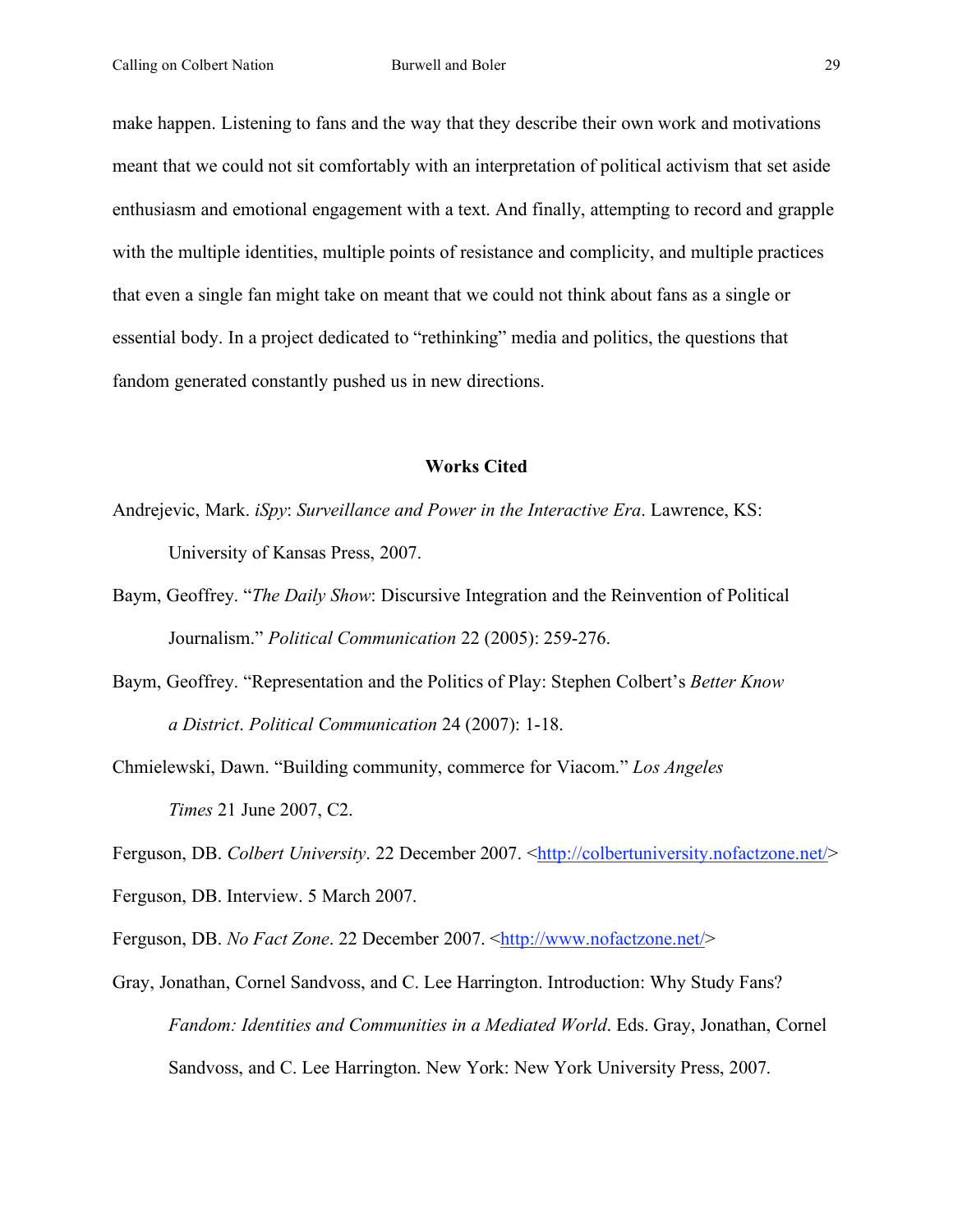- Gray, Jonathan. "The News: You Gotta Love It." *Fandom: Identities and Communities in a Mediated World*. Eds. Gray, Jonathan, Cornel Sandvoss, and C. Lee Harrington. New York: New York University Press, 2007.
- --------- *Watching with* The Simpsons*: Television, Parody and Intertextuality*. New York: Routledge, 2006.
- Harvard Institute of Politics. *A conversation with Stephen Colbert*. (1 December 2006) 9 December 2007. <http://video.google.com/videoplay?docid=5550134133036374310>

Hutcheon, Linda. *The Politics of Postmodernism*. 2nd ed. London: Routledge, 2002.

--------- *Irony's Edge: The Theory and Politics of Irony*. London: Routledge, 1994.

- Jenkins, Henry. *Convergence Culture: Where Old and New Media Collide*. New York: New York University Press, 2006.
- --------- *"Intensities* interviews Henry Jenkins. *Intensities: The Journal of Cult Media*, 2. (2001). 21 December 2007. < http://intensities.org/Essays/Jenkins.pdf>
- Marres, Noortje. "There is Drama in Networks." *Interact or Die*. Eds. Joke Brouwer and Arjen Mulder. Rotterdam: NAI. 2007.
- Massumi, Brian. *Parables for the Virtual: Movement, Affect, Sensation*. Durham, NC: Duke University Press, 2002.
- Rein, Lisa. Interview. 14 March 2007.
- Rein, Lisa. *On Lisa Rein's Radar*. 22 December 2007. <http://onlisareinsradar.com/>
- Rein, Lisa. *On Lisa Rein's Radar: Daily Show Comedy Clips Archives*. 22 December 2007. <http://onlisareinsradar.com/archives/daily\_show\_comedy\_clips/>
- Santo, A. "Make a fan vid for MTV and win cool prizes: Participatory pleasures and profits converge." *In Media Res.* (11 May 2007). 9 December 2007.